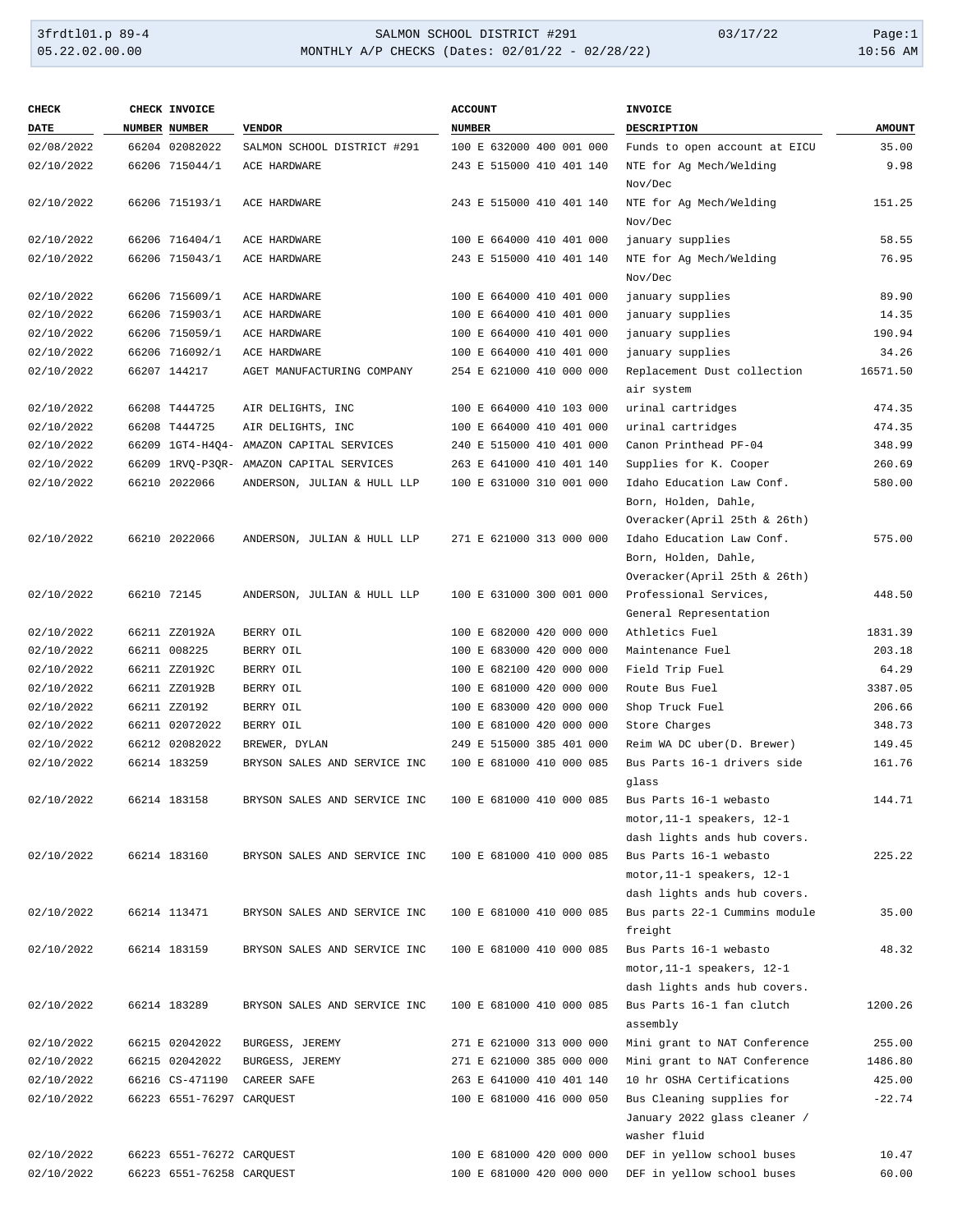3frdtl01.p 89-4 <br>
34.00.00 SALMON SCHOOL DISTRICT #291 03/17/22 Page:2<br>
35.22.02.00.00 MONTHLY A/P CHECKS (Dates: 02/01/22 - 02/28/22) 03/17/22 10:56 AM MONTHLY A/P CHECKS (Dates: 02/01/22 - 02/28/22)

| <b>CHECK</b> | CHECK INVOICE             |               | <b>ACCOUNT</b>           | <b>INVOICE</b>                       |               |
|--------------|---------------------------|---------------|--------------------------|--------------------------------------|---------------|
| <b>DATE</b>  | NUMBER NUMBER             | <b>VENDOR</b> | <b>NUMBER</b>            | <b>DESCRIPTION</b>                   | <b>AMOUNT</b> |
| 02/10/2022   | 66223 6551-76188 CARQUEST |               | 100 E 681000 410 000 085 | Bus Parts for January 2022           | 17.18         |
|              |                           |               |                          | seals/                               |               |
|              |                           |               |                          | batteries/headlights/fuel            |               |
|              |                           |               |                          | line/fuses/                          |               |
| 02/10/2022   | 66223 6551-76297 CARQUEST |               | 100 E 681000 410 000 085 | Bus Parts for January 2022           | 32.58         |
|              |                           |               |                          | seals/                               |               |
|              |                           |               |                          | batteries/headlights/fuel            |               |
|              |                           |               |                          | line/fuses/                          |               |
| 02/10/2022   | 66223 6551-76272 CARQUEST |               | 100 E 681000 420 000 000 | DEF in yellow school buses           | $-10.47$      |
| 02/10/2022   | 66223 6551-76247 CARQUEST |               | 100 E 681000 410 000 050 | Bus shop supplies for January        | 23.98         |
|              |                           |               |                          | 2022 floor dry                       |               |
| 02/10/2022   | 66223 6551-76271 CARQUEST |               | 100 E 681000 416 000 050 | Bus Cleaning supplies for            | 37.74         |
|              |                           |               |                          | January 2022 glass cleaner /         |               |
|              |                           |               |                          | washer fluid                         |               |
| 02/10/2022   | 66223 6551-76281 CAROUEST |               | 100 E 681000 410 000 085 | Bus Parts for January 2022           | 48.70         |
|              |                           |               |                          | seals/                               |               |
|              |                           |               |                          | batteries/headlights/fuel            |               |
|              |                           |               |                          | line/fuses/                          |               |
| 02/10/2022   | 66223 6551-76296 CARQUEST |               | 100 E 681000 410 000 100 | Bus Shop tools infrared temp         | 43.83         |
| 02/10/2022   | 66223 6551-76229 CARQUEST |               | 100 E 681000 416 000 050 | Bus Cleaning supplies for            | 23.40         |
|              |                           |               |                          | January 2022 glass cleaner /         |               |
|              |                           |               |                          | washer fluid                         |               |
| 02/10/2022   | 66223 6551-76212 CARQUEST |               | 100 E 681000 410 000 085 | Bus Parts for January 2022           | 17.29         |
|              |                           |               |                          | seals/                               |               |
|              |                           |               |                          | batteries/headlights/fuel            |               |
|              |                           |               |                          | line/fuses/                          |               |
| 02/10/2022   | 66223 6551-76296 CARQUEST |               | 100 E 681000 416 000 050 | Bus Cleaning supplies for            | 35.94         |
|              |                           |               |                          | January 2022 glass cleaner /         |               |
|              |                           |               |                          | washer fluid                         |               |
| 02/10/2022   | 66223 6551-76188 CARQUEST |               | 100 E 681000 410 000 085 | Bus Parts for January 2022<br>seals/ | 43.52         |
|              |                           |               |                          | batteries/headlights/fuel            |               |
|              |                           |               |                          | line/fuses/                          |               |
| 02/10/2022   | 66223 6551-76272 CARQUEST |               | 100 E 681000 410 000 085 | Bus Parts for January 2022           | 12.00         |
|              |                           |               |                          | seals/                               |               |
|              |                           |               |                          | batteries/headlights/fuel            |               |
|              |                           |               |                          | line/fuses/                          |               |
| 02/10/2022   | 66223 6551-76188 CARQUEST |               | 100 E 681000 410 000 085 | Bus Parts for January 2022           | 11.30         |
|              |                           |               |                          | seals/                               |               |
|              |                           |               |                          | batteries/headlights/fuel            |               |
|              |                           |               |                          | line/fuses/                          |               |
| 02/10/2022   | 66223 6551-76324 CARQUEST |               | 100 E 681000 410 000 085 | Bus Parts for January 2022           | 58.25         |
|              |                           |               |                          | seals/                               |               |
|              |                           |               |                          | batteries/headlights/fuel            |               |
|              |                           |               |                          | line/fuses/                          |               |
| 02/10/2022   | 66223 6551-76297 CARQUEST |               | 100 E 681000 410 000 085 | Bus Parts for January 2022           | 30.16         |
|              |                           |               |                          | seals/                               |               |
|              |                           |               |                          | batteries/headlights/fuel            |               |
|              |                           |               |                          | line/fuses/                          |               |
| 02/10/2022   | 66223 6551-76284 CARQUEST |               | 100 E 681000 410 000 085 | Bus Parts for January 2022           | 7.99          |
|              |                           |               |                          | seals/                               |               |
|              |                           |               |                          | batteries/headlights/fuel            |               |
|              |                           |               |                          | line/fuses/                          |               |
| 02/10/2022   | 66223 6551-76247 CARQUEST |               | 100 E 681000 410 000 085 | Bus Parts for January 2022           | 50.96         |
|              |                           |               |                          | seals/                               |               |
|              |                           |               |                          | batteries/headlights/fuel            |               |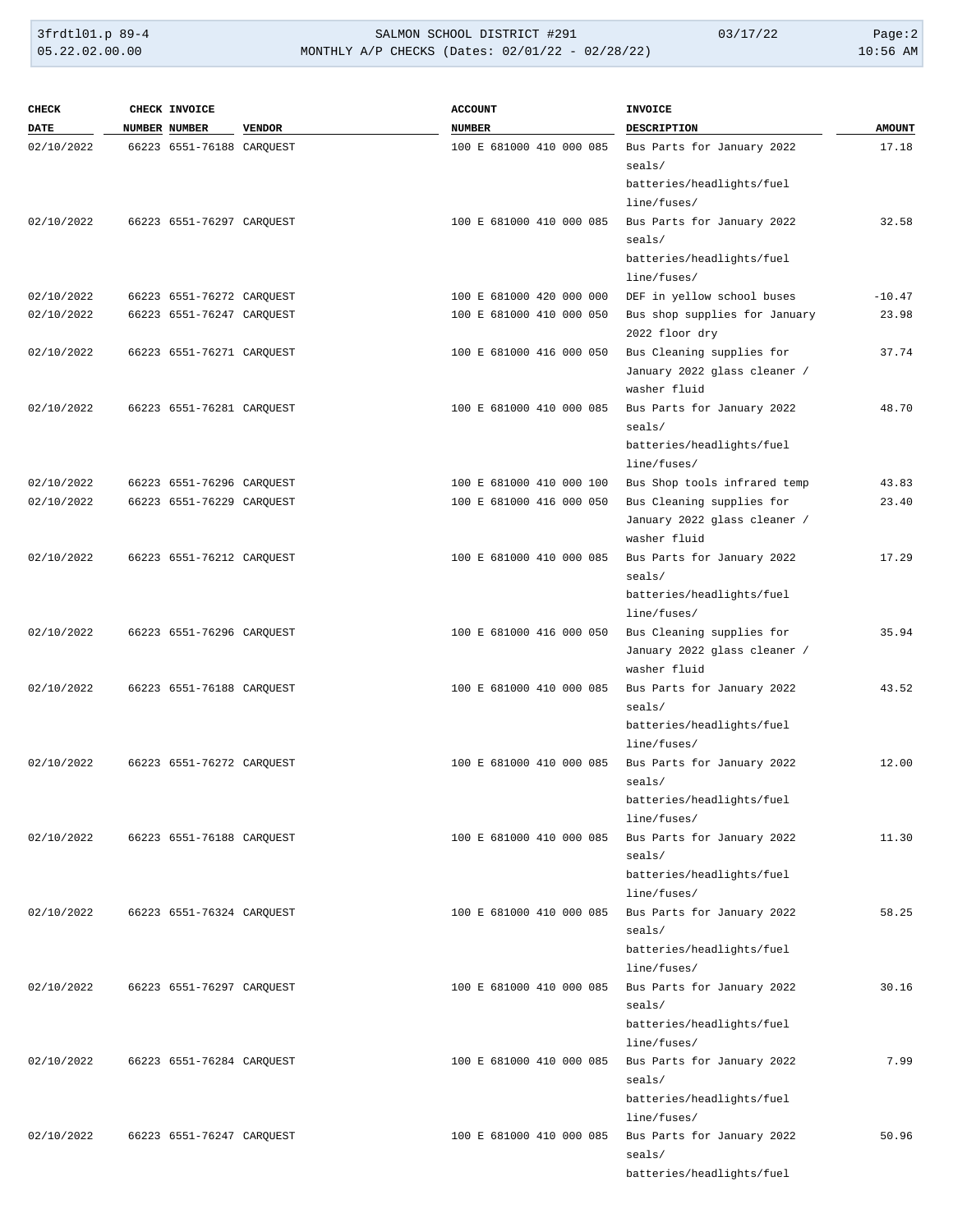### 3frdtl01.p 89-4 SALMON SCHOOL DISTRICT #291 03/17/22 Page:3 MONTHLY A/P CHECKS (Dates: 02/01/22 - 02/28/22)

| <b>CHECK</b> |            | CHECK INVOICE             |                                | <b>ACCOUNT</b>           | INVOICE                       |               |
|--------------|------------|---------------------------|--------------------------------|--------------------------|-------------------------------|---------------|
| DATE         |            | NUMBER NUMBER             | <b>VENDOR</b>                  | <b>NUMBER</b>            | DESCRIPTION                   | <b>AMOUNT</b> |
|              |            |                           |                                |                          | line/fuses/                   |               |
| 02/10/2022   |            | 66223 6551-76247 CARQUEST |                                | 100 E 681000 416 000 050 | Bus Cleaning supplies for     | 43.08         |
|              |            |                           |                                |                          | January 2022 glass cleaner /  |               |
|              |            |                           |                                |                          | washer fluid                  |               |
| 02/10/2022   | 66224 2475 |                           | CENTRAL IDAHO TRADES           | 100 E 664000 410 103 000 | parts for heaters             | 547.92        |
| 02/10/2022   | 66224 2475 |                           | CENTRAL IDAHO TRADES           | 100 E 664000 410 401 000 | parts for heaters             | 669.67        |
| 02/10/2022   |            | 66225 02012022            | CITY OF SALMON                 | 220 E 661000 332 000 000 | Blanket PO for City of Salmon | 1802.99       |
| 02/11/2022   |            | 66225 02012022            | CITY OF SALMON                 | 220 E 661000 332 000 000 | Blanket PO for City of Salmon | $-1802.99$    |
| 02/10/2022   |            | 66226 46263               | DAHLES RED-E-MIX INC           | 100 E 665000 300 000 000 | snow removal                  | 155.00        |
| 02/10/2022   |            | 66227 30866464            | GREATAMERICA FINANCIAL SERVICE | 245 E 632000 300 000 000 | Copier/Printer Agreement      | 9449.75       |
| 02/10/2022   |            | 66228 02092022            | IDAHO POWER CO                 | 220 E 661000 330 000 000 | Blanket PO for Power          | 8176.11       |
| 02/10/2022   |            | 66228 02042022            | IDAHO POWER CO                 | 722 E 664000 410 000 000 | Lynch Center Power            | 818.94        |
| 02/10/2022   |            | 66229 01282022            | INFANGER, SHARON               | 249 E 515000 385 401 000 | Travel Expense- Per-Diem      | 652.95        |
|              |            |                           |                                |                          | Meals/ Mileage                |               |
| 02/10/2022   |            | 66229 02072022            | INFANGER, SHARON               | 249 E 515000 300 401 000 | Directors Hours               | 1500.00       |
| 02/10/2022   |            | 66229 02082022            | INFANGER, SHARON               | 249 E 515000 385 401 000 | Reim WA DC uber, shuttle      | 514.91        |
|              |            |                           |                                |                          | costs & gas(S . Infanger)     |               |
| 02/10/2022   |            | 66230 300609808           | KCDA PURCHASING COOPERATIVE    | 100 E 661000 410 000 000 | supplies                      | 1247.67       |
| 02/10/2022   |            | 66231 02042022            | KOERNER, BREANNA               | 271 E 621000 313 000 000 | TMT Course Pocatello          | 330.00        |
| 02/10/2022   |            | 66231 02042022            | KOERNER, BREANNA               | 271 E 621000 385 000 000 | TMT Course Pocatello          | 160.00        |
| 02/10/2022   |            | 66232 02072022            | LEMHI LUMBER                   | 243 E 515000 410 401 140 | NTE for Ag Mech/Welding       | 36.87         |
|              |            |                           |                                |                          | Nov/Dec                       |               |
| 02/10/2022   |            | 66233 21-82681            | LEMHI SANITATION SERVICE INC   | 100 E 661000 331 000 000 | Garbage Blanket PO            | 743.00        |
| 02/10/2022   |            | 66233 21-83269            | LEMHI SANITATION SERVICE INC   | 100 E 661000 331 000 000 | Garbage Blanket PO            | 84.00         |
| 02/10/2022   |            | 66233 21-82713            | LEMHI SANITATION SERVICE INC   | 100 E 661000 331 000 000 | Garbage Blanket PO            | 241.00        |
| 02/10/2022   |            | 66234 02072022            | LEMHI VALLEY SOCIAL SERVICES   | 249 E 515000 300 401 000 | January Counseling Services   | 3000.00       |
| 02/10/2022   |            | 66235 01262022            | LEMHI'S AFTER SCHOOL PROMISE,  | 273 E 512000 300 000 000 | Salaries, Wages & Benefits    | 6175.41       |
|              |            |                           |                                |                          | for December 2021             |               |
| 02/10/2022   |            | 66235 01312022            | LEMHI'S AFTER SCHOOL PROMISE,  | 273 E 512000 300 000 000 | Rent of Presbyterian center   | 325.00        |
|              |            |                           |                                |                          | meeting space                 |               |
| 02/10/2022   |            | 66236 0753570-IN MARC     |                                | 100 E 661000 410 000 000 | disinfectant spray            | 307.00        |
| 02/10/2022   |            | 66237 140100292           | MEADOW GOLD BOISE DEAN DAIRY   | 290 E 710000 450 000 000 | Blanket PO for Milk Products  | 217.20        |
| 02/10/2022   |            | 66237 140100294           | MEADOW GOLD BOISE DEAN DAIRY   | 290 E 710000 450 000 000 | Blanket PO for Milk Products  | 215.81        |
| 02/10/2022   |            | 66237 140100404           | MEADOW GOLD BOISE DEAN DAIRY   | 290 E 710000 450 000 000 | Blanket PO for Milk Products  | 213.00        |
| 02/10/2022   |            | 66237 140100406           | MEADOW GOLD BOISE DEAN DAIRY   | 290 E 710000 450 000 000 | Blanket PO for Milk Products  | 241.40        |
| 02/10/2022   |            | 66238 01272022            | MONROE, BROOKE                 | 100 E 682000 380 000 000 | Per diem for Brooke Monroe    | 73.00         |
|              |            |                           |                                |                          | Wrestling to Buhl Idaho       |               |
|              |            |                           |                                |                          | $1/7/22$ $1/8/22$             |               |
| 02/10/2022   |            | 66239 02012022            | MURDOCH'S RANCH & HOME SUPPLY  | 243 E 515000 410 401 140 | NTE for Ag Mech/Welding       | 75.20         |
|              |            |                           |                                |                          | Nov/Dec                       |               |
| 02/10/2022   |            |                           | 66240 N003002485 NEFF COMPANY  | 100 E 531000 410 401 000 | Athletics supplies-J. Burgess | 455.44        |
| 02/10/2022   |            | 66241 02072022            | PACE, AMBER                    | 249 E 515000 300 401 000 | Co-Coordinator Hours          | 2840.00       |
| 02/10/2022   |            | 66241 02082022            | PACE, AMBER                    | 249 E 515000 410 401 000 | Reimbursement youth           | 72.45         |
|              |            |                           |                                |                          | leadership light refreshments |               |
| 02/10/2022   |            | 66241 01282022            | PACE, AMBER                    | 249 E 515000 385 401 000 | Travel Expense- Per-Diem      | 434.50        |
|              |            |                           |                                |                          | Meals                         |               |
| 02/10/2022   |            | 66242 598114              | PETERBILT                      | 100 E 681000 410 000 085 | Bus parts 12-1 EGR valve      | 865.49        |
| 02/10/2022   |            | 66242 598345              | PETERBILT                      | 100 E 681000 410 000 085 | Bus Shop supplies Cleaning    | 102.12        |
|              |            |                           |                                |                          | gloves                        |               |
| 02/10/2022   |            | 66243 109741              | R & S DISTRIBUTING             | 100 E 664000 410 401 000 | vacuum hose assembly          | 51.56         |
| 02/10/2022   |            | 66243 109818              | R & S DISTRIBUTING             | 100 E 661000 410 000 000 | cleaners                      | 210.06        |
| 02/10/2022   |            | 66243 109817              | R & S DISTRIBUTING             | 100 E 661000 500 000 000 | vacuum                        | 539.68        |
| 02/10/2022   |            | 66244 951519330           | RIDDELL SPORTS                 | 100 E 531000 410 401 152 | FB helmet Re-Conditioning     | 869.95        |
| 02/10/2022   |            | 66245 02-03372            | SALMON RIVER PROPANE           | 722 E 664000 410 000 000 | Propane for Lynch Center      | 4936.80       |
| 02/10/2022   |            | 66245 02082022            | SALMON RIVER PROPANE           | 100 E 661000 333 000 000 | Bus Shop Propane              | 243.37        |
| 02/10/2022   |            | 66246 12189               | SALMON VALLEY PRINT            | 249 E 515000 410 401 000 | Print Materials for DFC       | 10.00         |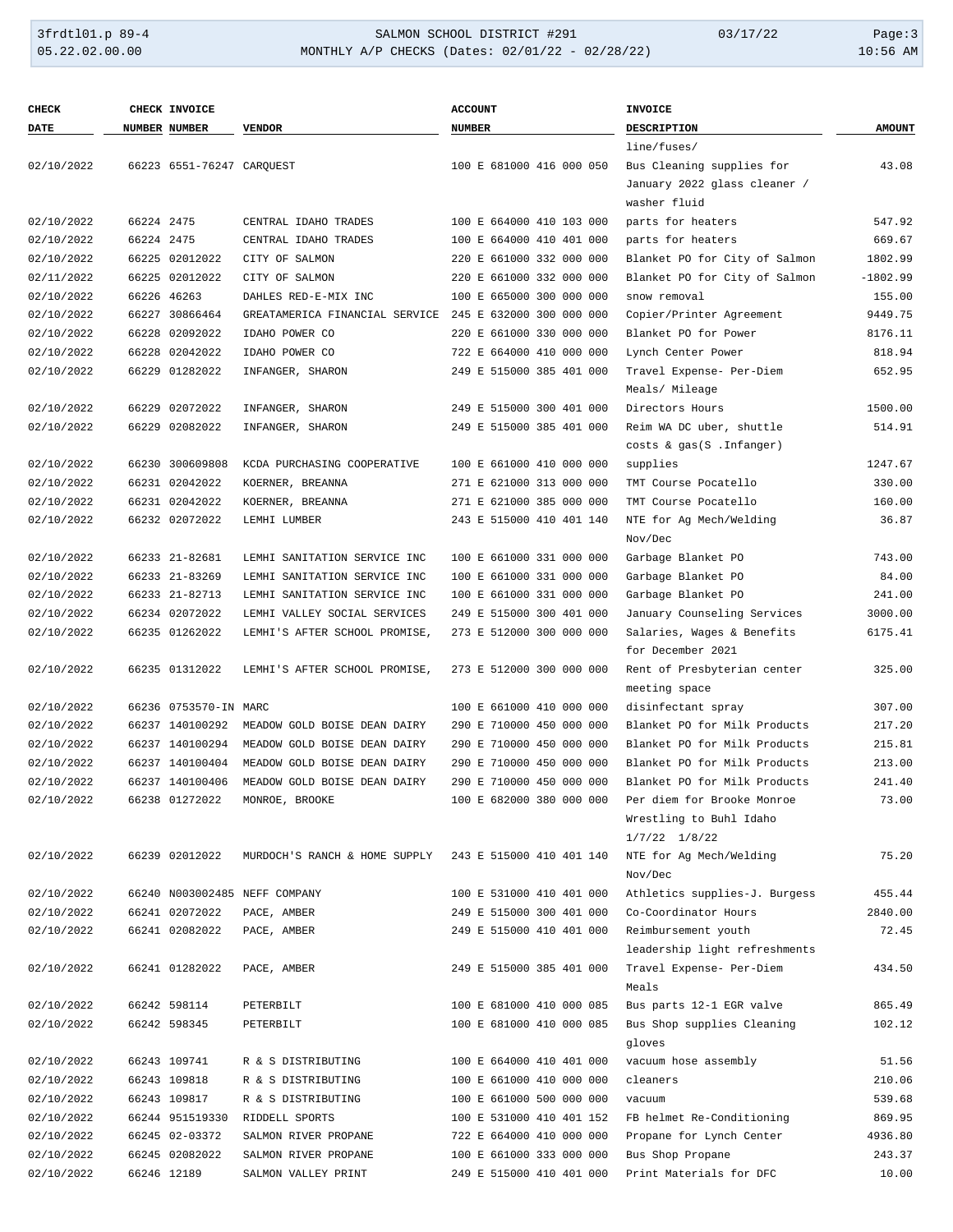### 3frdtl01.p 89-4 <br>
34.93 SALMON SCHOOL DISTRICT #291 03/17/22 Page:4<br>
35.22.02.00.00 MONTHLY A/P CHECKS (Dates: 02/01/22 - 02/28/22) 03/17/22 10:56 AM MONTHLY A/P CHECKS (Dates: 02/01/22 - 02/28/22)

| <b>CHECK</b> |            | CHECK INVOICE        |                                              | <b>ACCOUNT</b>           | <b>INVOICE</b>                |               |
|--------------|------------|----------------------|----------------------------------------------|--------------------------|-------------------------------|---------------|
| <b>DATE</b>  |            | <b>NUMBER NUMBER</b> | <b>VENDOR</b>                                | <b>NUMBER</b>            | <b>DESCRIPTION</b>            | <b>AMOUNT</b> |
|              |            |                      |                                              |                          | program/events                |               |
| 02/10/2022   |            | 66246 12198          | SALMON VALLEY PRINT                          | 249 E 515000 410 401 000 | Print Materials for DFC       | 75.00         |
|              |            |                      |                                              |                          | program/events                |               |
| 02/10/2022   |            | 66246 12195          | SALMON VALLEY PRINT                          | 249 E 515000 410 401 000 | Print Materials for DFC       | 35.00         |
|              |            |                      |                                              |                          | program/events                |               |
| 02/10/2022   |            |                      | 66248 20211223AD SALMON SCHOOL DISTRICT #291 | 100 L 218600 000 000 000 | Payroll accrual-DENTAL ADJ    | 0.00          |
| 02/10/2022   |            |                      | 66248 20211223AD SALMON SCHOOL DISTRICT #291 | 257 L 218600 000 000 000 | Payroll accrual-DENTAL ADJ    | 32.93         |
| 02/10/2022   |            |                      | 66248 20210923AD SALMON SCHOOL DISTRICT #291 | 100 L 218600 000 000 000 | Payroll accrual-DENTAL ADJ    | 67.20         |
| 02/10/2022   |            |                      | 66248 20210923AD SALMON SCHOOL DISTRICT #291 | 100 L 218600 000 000 000 | Payroll accrual-VISION ADJ    | 52.22         |
| 02/10/2022   |            |                      | 66248 20211123AD SALMON SCHOOL DISTRICT #291 | 100 L 218600 000 000 000 | Payroll accrual-DENTAL ADJ    | $-67.20$      |
| 02/10/2022   |            |                      | 66248 20211123AD SALMON SCHOOL DISTRICT #291 | 257 L 218600 000 000 000 | Payroll accrual-DENTAL ADJ    | 32.93         |
| 02/10/2022   |            |                      | 66248 20211123AD SALMON SCHOOL DISTRICT #291 | 260 L 218600 000 000 000 | Payroll accrual-DENTAL ADJ    | 32.93         |
| 02/10/2022   |            |                      | 66248 20211123AD SALMON SCHOOL DISTRICT #291 | 100 L 218600 000 000 000 | Payroll accrual-VISION ADJ    | $-17.40$      |
| 02/10/2022   |            |                      | 66248 20211123AD SALMON SCHOOL DISTRICT #291 | 257 L 218600 000 000 000 | Payroll accrual-VISION ADJ    | 17.40         |
| 02/10/2022   |            |                      | 66248 20211123AD SALMON SCHOOL DISTRICT #291 | 260 L 218600 000 000 000 | Payroll accrual-VISION ADJ    | 17.40         |
| 02/10/2022   |            |                      | 66248 20211123BD SALMON SCHOOL DISTRICT #291 | 100 L 218600 000 000 000 | Payroll accrual-DENTAL ADJ    | 32.93         |
| 02/10/2022   |            |                      | 66248 20211123BD SALMON SCHOOL DISTRICT #291 | 100 L 218600 000 000 000 | Payroll accrual-VISION ADJ    | 17.41         |
| 02/10/2022   |            |                      | 66248 20211223AD SALMON SCHOOL DISTRICT #291 | 100 L 218600 000 000 000 | Payroll accrual-VISION ADJ    | 0.00          |
| 02/10/2022   |            |                      | 66251 01-1767890 SAVEWAY MARKET              | 290 E 710000 450 000 000 | Blanket PO for food           | 186.17        |
| 02/10/2022   |            |                      | 66251 81-1946077 SAVEWAY MARKET              | 290 E 710000 450 000 000 | Blanket PO for food           | 5.96          |
| 02/10/2022   |            |                      | 66251 04-1780794 SAVEWAY MARKET              | 257 E 521000 410 000 000 | Food/Snacks- Life Skills      | 30.25         |
| 02/10/2022   |            |                      | 66251 81-1955182 SAVEWAY MARKET              | 290 E 710000 450 000 000 | Blanket PO for food           | 164.44        |
| 02/10/2022   |            |                      | 66251 04-1785229 SAVEWAY MARKET              | 290 E 710000 450 000 000 | Blanket PO for food           | 5.64          |
| 02/10/2022   |            |                      | 66251 01-1766759 SAVEWAY MARKET              | 290 E 710000 450 000 000 | Blanket PO for food           | 13.78         |
|              |            |                      |                                              |                          |                               | 132.29        |
| 02/10/2022   |            |                      | 66251 81-1945519 SAVEWAY MARKET              | 290 E 710000 450 000 000 | Blanket PO for food           |               |
| 02/10/2022   |            |                      | 66251 04-1773221 SAVEWAY MARKET              | 290 E 710000 450 000 000 | Blanket PO for food           | 75.00         |
| 02/10/2022   |            |                      | 66251 01-1775773 SAVEWAY MARKET              | 249 E 515000 410 401 000 | LR for DFY & Leadership       | 41.17         |
|              |            |                      |                                              |                          | Lunches NTE                   |               |
| 02/10/2022   |            |                      | 66251 01-1763778 SAVEWAY MARKET              | 257 E 521000 410 000 000 | Food/Snacks- Life Skills      | 20.46         |
| 02/10/2022   |            |                      | 66251 81-1942175 SAVEWAY MARKET              | 290 E 710000 450 000 000 | Blanket PO for food           | 131.11        |
| 02/10/2022   |            |                      | 66251 01-1770194 SAVEWAY MARKET              | 290 E 710000 450 000 000 | Blanket PO for food           | 10.99         |
| 02/10/2022   |            |                      | 66251 01-1777648 SAVEWAY MARKET              | 231 E 515000 410 401 000 | NTE for food Science Jan/Feb  | 49.34         |
| 02/10/2022   |            |                      | 66251 81-1952978 SAVEWAY MARKET              | 290 E 710000 450 000 000 | Blanket PO for food           | 139.71        |
| 02/10/2022   |            |                      | 66251 01-1771267 SAVEWAY MARKET              | 290 E 710000 450 000 000 | Blanket PO for food           | 175.87        |
| 02/10/2022   |            |                      | 66251 01-1767353 SAVEWAY MARKET              | 249 E 515000 410 401 000 | LR for DFY & Leadership       | 29.08         |
|              |            |                      |                                              |                          | Lunches NTE                   |               |
| 02/10/2022   |            |                      | 66251 01-1773749 SAVEWAY MARKET              | 290 E 710000 450 000 000 | Blanket PO for food           | 17.15         |
| 02/10/2022   |            | 66252 24433201       | SHAMROCK FOODS COMPANY                       | 290 E 710000 450 000 000 | Blanket PO for food           | 824.48        |
| 02/10/2022   |            | 66253 02022022       | SKYWARD ACCOUNTING DEPT INC.                 | 100 E 651000 300 001 000 | Electronic Signature Change   | 200.00        |
| 02/10/2022   |            | 66254 333503         | SOUTH CO METALS LLC                          | 263 E 641000 410 401 140 | Supplies for K. Cooper        | 974.68        |
| 02/10/2022   |            | 66255 02042022       | VANDENEYKEL, TAYLOR                          | 271 E 621000 313 000 000 | Drivers ED Training           | 440.00        |
| 02/11/2022   |            | 66256 02012022       | CITY OF SALMON                               | 220 E 661000 332 000 000 | Blanket PO for City of Salmon | 1353.42       |
| 02/11/2022   |            | 66257 02112020       | CITY OF SALMON                               | 722 E 664000 410 000 000 | Lynch Center Water            | 449.57        |
| 02/23/2022   |            | 66258 INV299054      | 2ND GEAR                                     | 100 E 622000 410 000 000 | Google Enterprise License     | 1650.00       |
| 02/23/2022   |            | 66259 25315          | A-1 FIRE PRO                                 | 100 E 664000 300 103 000 | semi annual kitchen hood      | 85.00         |
|              |            |                      |                                              |                          | inspection                    |               |
| 02/23/2022   |            | 66259 25315          | A-1 FIRE PRO                                 | 100 E 664000 300 401 000 | semi annual kitchen hood      | 85.00         |
|              |            |                      |                                              |                          | inspection                    |               |
| 02/23/2022   |            | 66260 40786          | ARCTIC ICE                                   | 100 E 664000 300 401 000 | Modular's Water(High School)  | 12.00         |
| 02/23/2022   | 66261 1905 |                      | ATLAS ELEMENTS LLC                           | 100 E 664000 300 401 000 | boiler work                   | 4469.19       |
| 02/23/2022   |            | 66262 02222022       | AUSTIN, MARK                                 | 100 E 681000 410 000 085 | Reimbursement for coveralls   | 127.19        |
|              |            |                      |                                              |                          | for Mark Austin, please see   |               |
|              |            |                      |                                              |                          | line 26-85 on Claim form      |               |
| 02/23/2022   |            | 66263 02112022       | BIGELOW, KAYLA                               | 100 E 632000 410 001 000 | Mop Pads for DO               | 9.90          |
| 02/23/2022   |            | 66263 02142022       | BIGELOW, KAYLA                               | 100 E 632000 410 001 000 | Mop Fluid for DO              | 7.15          |
| 02/23/2022   |            | 66264 02142022       | BIRDS LES SCHWAB TIRE CENTER                 | 100 E 681000 410 000 085 | Bus parts 14-1 4 rear tires   | 1765.08       |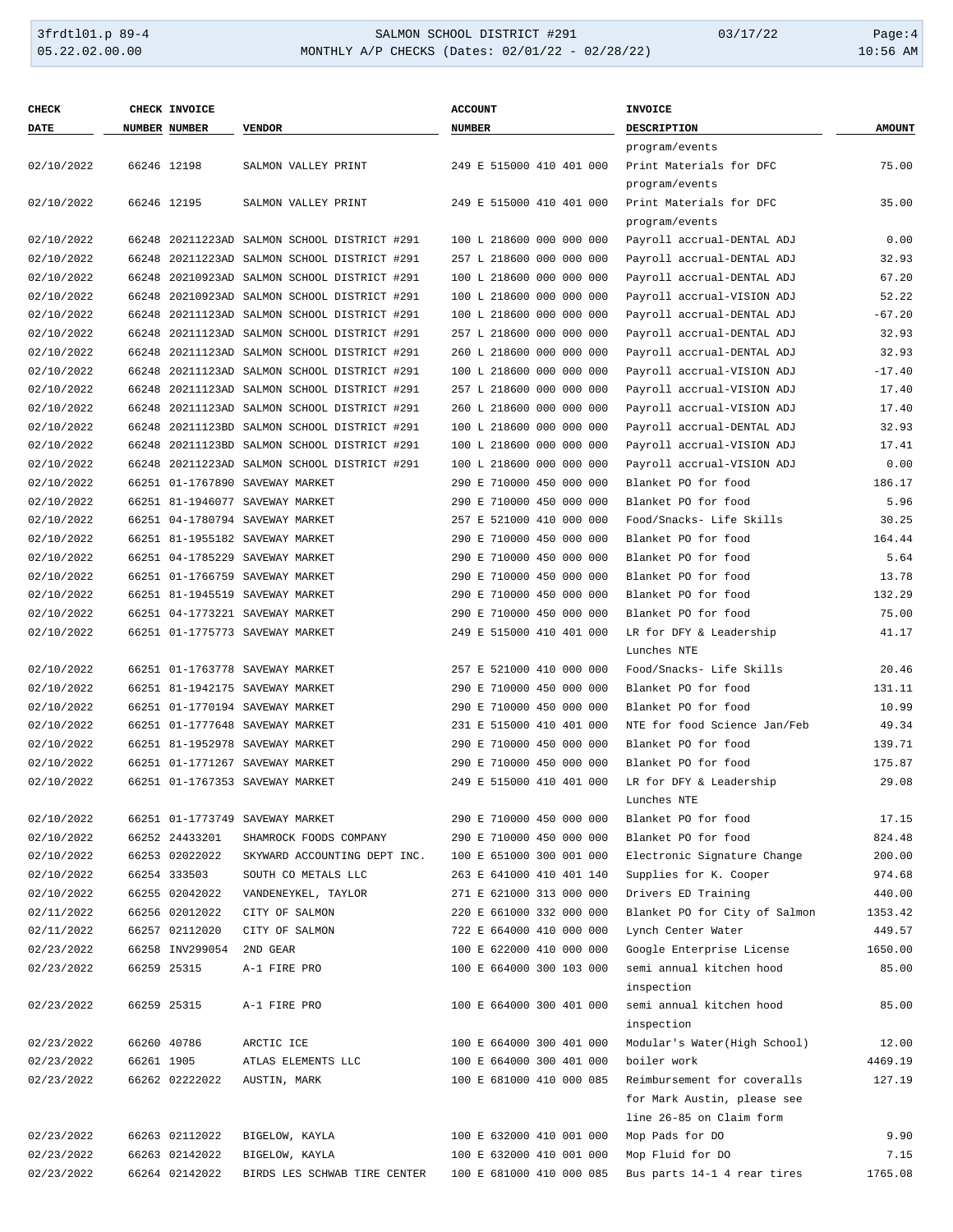# 3frdtl01.p 89-4 SALMON SCHOOL DISTRICT #291 03/17/22 Page:5 MONTHLY A/P CHECKS (Dates: 02/01/22 - 02/28/22)

| <b>CHECK</b> |            | CHECK INVOICE             |                              | <b>ACCOUNT</b>           | <b>INVOICE</b>                                                 |               |
|--------------|------------|---------------------------|------------------------------|--------------------------|----------------------------------------------------------------|---------------|
| DATE         |            | NUMBER NUMBER             | <b>VENDOR</b>                | <b>NUMBER</b>            | <b>DESCRIPTION</b>                                             | <b>AMOUNT</b> |
| 02/23/2022   |            | 66265 183680              | BRYSON SALES AND SERVICE INC | 100 E 681000 410 000 085 | Bus Parts 11-1 foot valve<br>assembly                          | 224.25        |
| 02/23/2022   |            | 66265 183651              | BRYSON SALES AND SERVICE INC | 100 E 681000 410 000 085 | Bus Parts 22-2 air and oil<br>filters                          | 105.40        |
| 02/23/2022   |            | 66265 183652              | BRYSON SALES AND SERVICE INC | 100 E 681000 410 000 085 | Bus Parts 22-2 air and oil<br>filters                          | 77.78         |
| 02/23/2022   |            | 66265 183487              | BRYSON SALES AND SERVICE INC | 100 E 681000 410 000 085 | Bus parts 14-1 filter and<br>dash switch                       | 76.68         |
| 02/23/2022   |            | 66266 02142022            | BUCHANAN, DANA               | 100 E 681000 340 000 000 | In lieu of transportation<br>December and January Buchanan     | 25.81         |
| 02/23/2022   |            | 66267 6551-76389 CARQUEST |                              | 100 E 665000 410 000 000 | interior door handle for<br>nissan truck                       | 29.99         |
| 02/23/2022   | 66268 2479 |                           | CENTRAL IDAHO TRADES         | 100 E 664000 410 401 000 | gym net motor and manometer                                    | 726.00        |
| 02/23/2022   | 66268 2478 |                           | CENTRAL IDAHO TRADES         | 100 E 664000 410 401 000 | boiler parts and heat pump<br>parts                            | 3844.51       |
| 02/23/2022   |            | 66269 01242022            | DELTA DENTAL OF IDAHO        | 100 L 218600 000 000 000 | COBRA Invoice, Natelson,<br>Holly                              | 65.46         |
| 02/23/2022   |            | 66270 248117              | EARL, KALI                   | 100 E 621000 305 401 000 | CNA/BLS CPR Class                                              | 79.95         |
| 02/23/2022   |            | 66271 02162022            | FOWLER, JOSHUA               | 100 E 661000 115 000 000 | Lunch clean up hours                                           | 90.00         |
| 02/23/2022   |            | 66272 104989              | <b>GAME TIME</b>             | 254 E 665000 550 103 000 | Pioneer Playground Equipment                                   | 17106.81      |
| 02/23/2022   |            | 66273 4059985             | GEM STATE PAPER & SUPPLY CO  | 290 E 710000 410 000 000 | Blanket Po for Paper Products                                  | 61.98         |
| 02/23/2022   |            | 66274 3137358             | GOLD STAR FOODS              | 290 E 710000 450 000 450 | Blanket PO for CMDY Food                                       | 167.16        |
| 02/23/2022   |            | 66274 3141074             | GOLD STAR FOODS              | 290 E 710000 450 000 450 | Blanket PO for CMDY Food                                       | 384.86        |
| 02/23/2022   |            | 66274 3137359             | GOLD STAR FOODS              | 290 E 710000 450 000 000 | Blanket PO for Food                                            | 3502.05       |
| 02/23/2022   |            | 66275 02222022            | HUMAN DYNAMICS & DIAGNOSTICS | 260 E 521000 310 000 000 | February, GW, SE, SS, BB, CT,<br>JN, CK, WS-dec, WS, December  | 11984.00      |
|              |            |                           |                              |                          | HD                                                             |               |
| 02/23/2022   |            | 66276 02152022            | INFANGER, SHARON             | 249 E 515000 410 401 000 | Reim youth registration fees                                   | 1455.00       |
| 02/23/2022   | 66277 396  |                           | INTERMOUNTAIN PLAYGROUND CO  | 254 E 665000 550 103 000 | Pioneer Playground Equipment                                   | 17893.19      |
| 02/23/2022   | 66278 1109 |                           | JOHNNY'S AMBASSADORS         | 233 E 515000 300 000 250 | Virtual Presentation(Laura<br>Stack)                           | 1000.00       |
| 02/23/2022   |            | 66279 02222022            | LEMHI VALLEY SOCIAL SERVICES | 260 E 521000 310 000 000 | February, BL, DC, HH, JL, KG,<br>LL, RC, ZW                    | 30115.00      |
| 02/23/2022   |            | 66280 140100531           | MEADOW GOLD BOISE DEAN DAIRY | 290 E 710000 450 000 000 | Blanket PO for Milk Products                                   | 204.59        |
| 02/23/2022   |            | 66280 140100651           | MEADOW GOLD BOISE DEAN DAIRY | 290 E 710000 450 000 000 | Blanket PO for Milk Products                                   | 227.20        |
| 02/23/2022   |            | 66280 140100533           | MEADOW GOLD BOISE DEAN DAIRY | 290 E 710000 450 000 000 | Blanket PO for Milk Products                                   | 257.89        |
| 02/23/2022   |            | 66280 140100649           | MEADOW GOLD BOISE DEAN DAIRY | 290 E 710000 450 000 000 | Blanket PO for Milk Products                                   | 142.00        |
| 02/23/2022   |            | 66281 1370-436            | MIRACLE AUTO BODY            | 100 E 681000 410 000 085 | Bus Parts 22-1 paint 4 ea<br>light covers                      | 60.00         |
| 02/23/2022   |            | 66282 02152022            | MOON, LISA                   | 100 E 681000 340 000 000 | In Lieu of transportation for<br>December and January, Bachman | 23.14         |
| 02/23/2022   |            | 66283 02142022            | PAINTER, VICTORIA            | 100 E 681000 340 000 000 | In lieu of transportation for<br>December and January, Painter | 18.69         |
| 02/23/2022   |            | 66284 02232022            | PALMER, SUZY                 | 290 E 710000 450 000 000 | Reim for Kitchen supplies                                      | 47.64         |
| 02/23/2022   |            | 66285 17596616            | PEARSON CLINICAL ASSESSMENTS | 257 E 521000 410 000 000 | WISC-V Record Forms                                            | 175.00        |
| 02/23/2022   |            | 66286 599093              | PETERBILT                    | 100 E 681000 410 000 085 | Bus Parts 11-1 oil filters                                     | 27.76         |
| 02/23/2022   |            | 66286 600189              | PETERBILT                    | 100 E 681000 410 000 085 | Bus Parts 14-1 water pump /<br>belt/ tensioner.                | 256.82        |
| 02/23/2022   |            | 66286 599858              | PETERBILT                    | 100 E 681000 410 000 085 | Bus Parts 14-1 water pump /<br>belt/ tensioner.                | 337.49        |
| 02/23/2022   |            | 66286 113471              | PETERBILT                    | 100 E 681000 410 000 085 | Bus Supplies                                                   | 35.00         |
| 02/23/2022   |            | 66287 2925322             | PRO-ED                       | 257 E 521000 410 103 000 | Tops 2:A Test Forms                                            | 49.00         |
| 02/23/2022   |            | 66288 110351              | R & S DISTRIBUTING           | 290 E 710000 410 000 000 | Kitchen Supplies                                               | 116.08        |
| 02/23/2022   |            | 66288 110359              | R & S DISTRIBUTING           | 100 E 661000 410 000 000 | supplies                                                       | 2143.67       |
| 02/23/2022   |            | 66288 110368              | R & S DISTRIBUTING           | 100 E 661000 410 000 000 | air freshener                                                  | 85.66         |
| 02/23/2022   |            | 66289 02232022            | RISE BROADBAND               | 245 E 632000 300 000 000 | Web Hosting, Salmon School                                     | 24.00         |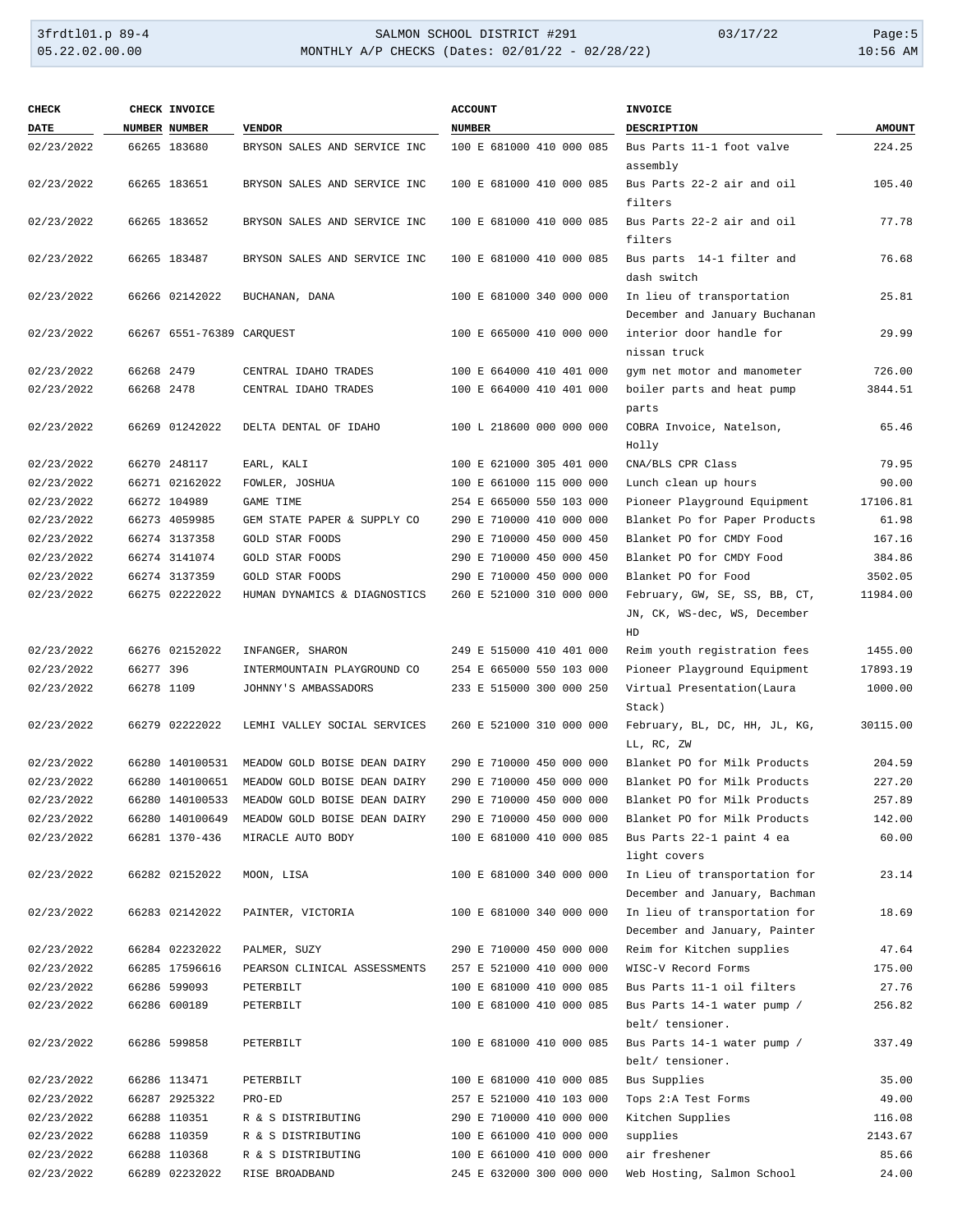### 3frdtl01.p 89-4 <br>
34.00.00 SALMON SCHOOL DISTRICT #291 03/17/22 Page:6<br>
31.02.02.00.00 MONTHLY A/P CHECKS (Dates: 02/01/22 - 02/28/22) MONTHLY A/P CHECKS (Dates: 02/01/22 - 02/28/22)

| <b>CHECK</b> |            | CHECK INVOICE        |                                                             | <b>ACCOUNT</b>           | INVOICE                        |               |
|--------------|------------|----------------------|-------------------------------------------------------------|--------------------------|--------------------------------|---------------|
| <b>DATE</b>  |            | NUMBER NUMBER        | <b>VENDOR</b>                                               | <b>NUMBER</b>            | DESCRIPTION                    | <b>AMOUNT</b> |
|              |            |                      |                                                             |                          | District Blanket PO            |               |
| 02/23/2022   |            | 66290 INV109310      | RIVERSIDE INSIGHTS                                          | 257 E 521000 410 103 000 | WCJ-IV test of achievement     | 258.50        |
| 02/23/2022   |            | 66291 02152022       | SALMON RIVER PROPANE                                        | 100 E 661000 333 000 000 | Bus Shop Propane               | 209.18        |
| 02/23/2022   | 66291 1003 |                      | SALMON RIVER PROPANE                                        | 100 E 661000 333 000 000 | City Pool Propane              | 2722.26       |
| 02/23/2022   |            | 66292 24686948       | SHAMROCK FOODS COMPANY                                      | 290 E 710000 450 000 000 | Blanket PO for food            | 1530.01       |
| 02/23/2022   |            | 66293 28408469       | SHILO INN<br>IDAHO FALLS                                    | 100 E 531000 380 401 000 | Hotel Room-Single(Feb. 16th,   | 109.00        |
|              |            |                      |                                                             |                          | 2022)                          |               |
| 02/23/2022   |            | 66294 2022243        | STEEL & RANCH CENTER                                        | 100 E 665000 500 000 000 | Cylinder Rental                | 72.00         |
|              |            |                      |                                                             |                          | Agreement (Jan. 1st 2022- Jan. |               |
|              |            |                      |                                                             |                          | 31st 2023)                     |               |
| 02/23/2022   |            | 66295 02142022       | STEELE MEMORIAL MEDICAL CENTER 100 E 521000 300 000 000     |                          | PT/OT Services for January     | 6060.00       |
| 02/23/2022   | 66296 1002 |                      | THE MAHONEY FAMILY SAFETY CENT                              | 275 E 621000 300 001 000 | Life Skills Lessons            | 750.00        |
| 02/23/2022   |            | 66297 02112022       | VERIZON WIRELESS                                            | 245 E 632000 350 000 000 | Verizon Blanket PO             | 145.38        |
| 02/23/2022   | 66298      |                      | 4054911-01 GEM STATE PAPER & SUPPLY CO                      | 290 E 710000 410 000 000 | Blanket Po for Paper Products  | 24.97         |
| 02/28/2022   |            |                      | 66299 20220224BD AFLAC GROUP INSURANCE                      | 100 L 218510 000 000 000 | Payroll accrual                | 260.20        |
| 02/28/2022   |            |                      | 66299 20220224AD AFLAC GROUP INSURANCE                      | 257 L 218510 000 000 000 | Payroll accrual                | 16.12         |
| 02/28/2022   |            |                      | 66299 20220224BD AFLAC GROUP INSURANCE                      | 100 L 218510 000 000 000 | Payroll accrual                | 235.60        |
| 02/28/2022   |            |                      | 66299 20220224AD AFLAC GROUP INSURANCE                      | 257 L 218510 000 000 000 | Payroll accrual                | 8.65          |
| 02/28/2022   |            |                      | 66299 20220224AD AFLAC GROUP INSURANCE                      | 100 L 218600 000 000 000 | Payroll accrual                | 119.12        |
| 02/28/2022   |            |                      | 66300 20220224AD DELTA DENTAL OF IDAHO                      | 100 L 218600 000 000 000 | Payroll accrual-DDent          | 650.44        |
| 02/28/2022   |            |                      | 66300 20220224AD DELTA DENTAL OF IDAHO                      | 251 L 218600 000 000 000 | Payroll accrual-DDent          | 32.93         |
| 02/28/2022   |            |                      | 66300 20220224AD DELTA DENTAL OF IDAHO                      | 257 L 218600 000 000 000 | Payroll accrual-DDent          | 122.50        |
| 02/28/2022   |            |                      | 66300 20220224AD DELTA DENTAL OF IDAHO                      | 290 L 218600 000 000 000 | Payroll accrual-DDent          | 111.33        |
| 02/28/2022   |            |                      | 66300 20220224AD DELTA DENTAL OF IDAHO                      | 254 L 218600 000 000 000 | Payroll accrual-DDent          | 32.93         |
| 02/28/2022   |            |                      | 66300 20220224BD DELTA DENTAL OF IDAHO                      | 100 L 218600 000 000 000 | Payroll accrual-DDent          | 2173.56       |
| 02/28/2022   |            |                      | 66300 20220224BD DELTA DENTAL OF IDAHO                      | 251 L 218600 000 000 000 | Payroll accrual-DDent          | 65.86         |
| 02/28/2022   |            | 66301 20220224AD IEA |                                                             | 100 L 218905 000 000 000 | Payroll accrual                | 2355.74       |
| 02/28/2022   |            | 66301 20220224AD IEA |                                                             | 251 L 218905 000 000 000 | Payroll accrual                | 62.91         |
| 02/28/2022   |            | 66301 20220224AD IEA |                                                             | 231 L 218905 000 000 000 | Payroll accrual                | 51.77         |
| 02/28/2022   |            |                      | 66302 20220224AD LEMHI COUNTY SHERIFF                       | 257 L 218900 000 000 000 | Payroll deduction              | 68.67         |
| 02/28/2022   |            |                      | 66303 20220224AD NCPERS GROUP LIFE INS                      | 100 L 218700 000 000 000 | Payroll accrual                | 48.00         |
| 02/28/2022   |            |                      | 66303 20220224AD NCPERS GROUP LIFE INS                      | 257 L 218700 000 000 000 | Payroll accrual                | 16.00         |
| 02/28/2022   |            |                      | 66303 20220224BD NCPERS GROUP LIFE INS                      | 100 L 218700 000 000 000 | Payroll accrual                | 192.00        |
| 02/28/2022   |            |                      | 66303 20220224BD NCPERS GROUP LIFE INS                      | 231 L 218700 000 000 000 | Payroll accrual                | 16.00         |
| 02/28/2022   |            |                      | 66304 20220224AD NEBRASKA CHILD SUPPORT PAYMNT              | 100 L 218900 000 000 000 | R BRADSHAW AR24P7HNGDYZL       | 853.00        |
| 02/28/2022   |            |                      | 66305 20220224BD STATE IDAHO DEPT OF EDUCATION              | 100 E 632000 310 001 000 | Payroll accrual                | 42.15         |
| 02/28/2022   |            |                      | 66305 20220224BD STATE IDAHO DEPT OF EDUCATION              | 251 E 632000 310 001 000 | Payroll accrual                | 28.10         |
| 02/28/2022   |            |                      | 66305 20220224BD STATE IDAHO DEPT OF EDUCATION              | 254 E 632000 310 001 000 | Payroll accrual                | 28.10         |
| 02/28/2022   |            |                      | 66305 20220224AD STATE IDAHO DEPT OF EDUCATION              | 100 E 632000 310 001 000 | Payroll accrual                | 0.00          |
| 02/28/2022   |            |                      | 66306 20220224BD UNITED HERITAGE LIFE INS CO                | 100 L 218600 000 000 000 | Payroll accrual                | 516.86        |
| 02/28/2022   |            |                      | 66306 20220224BD UNITED HERITAGE LIFE INS CO                | 231 L 218600 000 000 000 | Payroll accrual                | 8.70          |
| 02/28/2022   |            |                      | 66306 20220224BD UNITED HERITAGE LIFE INS CO                | 251 L 218600 000 000 000 | Payroll accrual                | 17.41         |
| 02/28/2022   |            |                      | 66306 20220224AD UNITED HERITAGE LIFE INS CO                | 100 L 218600 000 000 000 | Payroll accrual                | 218.99        |
| 02/28/2022   |            |                      | 66306 20220224AD UNITED HERITAGE LIFE INS CO                | 251 L 218600 000 000 000 | Payroll accrual                | 8.70          |
| 02/28/2022   |            |                      | 66306 20220224AD UNITED HERITAGE LIFE INS CO                | 257 L 218600 000 000 000 | Payroll accrual                | 41.07         |
| 02/28/2022   |            |                      | 66306 20220224AD UNITED HERITAGE LIFE INS CO                | 290 L 218600 000 000 000 | Payroll accrual                | 20.71         |
| 02/28/2022   |            |                      | 66306 20220224AD UNITED HERITAGE LIFE INS CO                | 254 L 218600 000 000 000 | Payroll accrual                | 17.41         |
|              |            |                      | 02/09/2022 202100034 20210923AD SALMON SCHOOL DISTRICT #291 | 100 L 218600 000 000 000 | Payroll accrual-DENTAL ADJ     | $-67.20$      |
|              |            |                      | 02/09/2022 202100034 20210923AD SALMON SCHOOL DISTRICT #291 | 100 L 218600 000 000 000 | Payroll accrual-VISION ADJ     | $-52.22$      |
|              |            |                      | 02/09/2022 202100085 20211123AD SALMON SCHOOL DISTRICT #291 | 100 L 218600 000 000 000 | Payroll accrual-DENTAL ADJ     | 67.20         |
|              |            |                      | 02/09/2022 202100085 20211123AD SALMON SCHOOL DISTRICT #291 | 257 L 218600 000 000 000 | Payroll accrual-DENTAL ADJ     | $-32.93$      |
|              |            |                      | 02/09/2022 202100085 20211123AD SALMON SCHOOL DISTRICT #291 | 260 L 218600 000 000 000 | Payroll accrual-DENTAL ADJ     | $-32.93$      |
|              |            |                      | 02/09/2022 202100085 20211123AD SALMON SCHOOL DISTRICT #291 | 100 L 218600 000 000 000 | Payroll accrual-VISION ADJ     | 17.40         |
|              |            |                      | 02/09/2022 202100085 20211123AD SALMON SCHOOL DISTRICT #291 | 257 L 218600 000 000 000 | Payroll accrual-VISION ADJ     | $-17.40$      |
|              |            |                      | 02/09/2022 202100085 20211123AD SALMON SCHOOL DISTRICT #291 | 260 L 218600 000 000 000 | Payroll accrual-VISION ADJ     | $-17.40$      |
|              |            |                      | 02/09/2022 202100090 20211123BD SALMON SCHOOL DISTRICT #291 | 100 L 218600 000 000 000 | Payroll accrual-DENTAL ADJ     | $-32.93$      |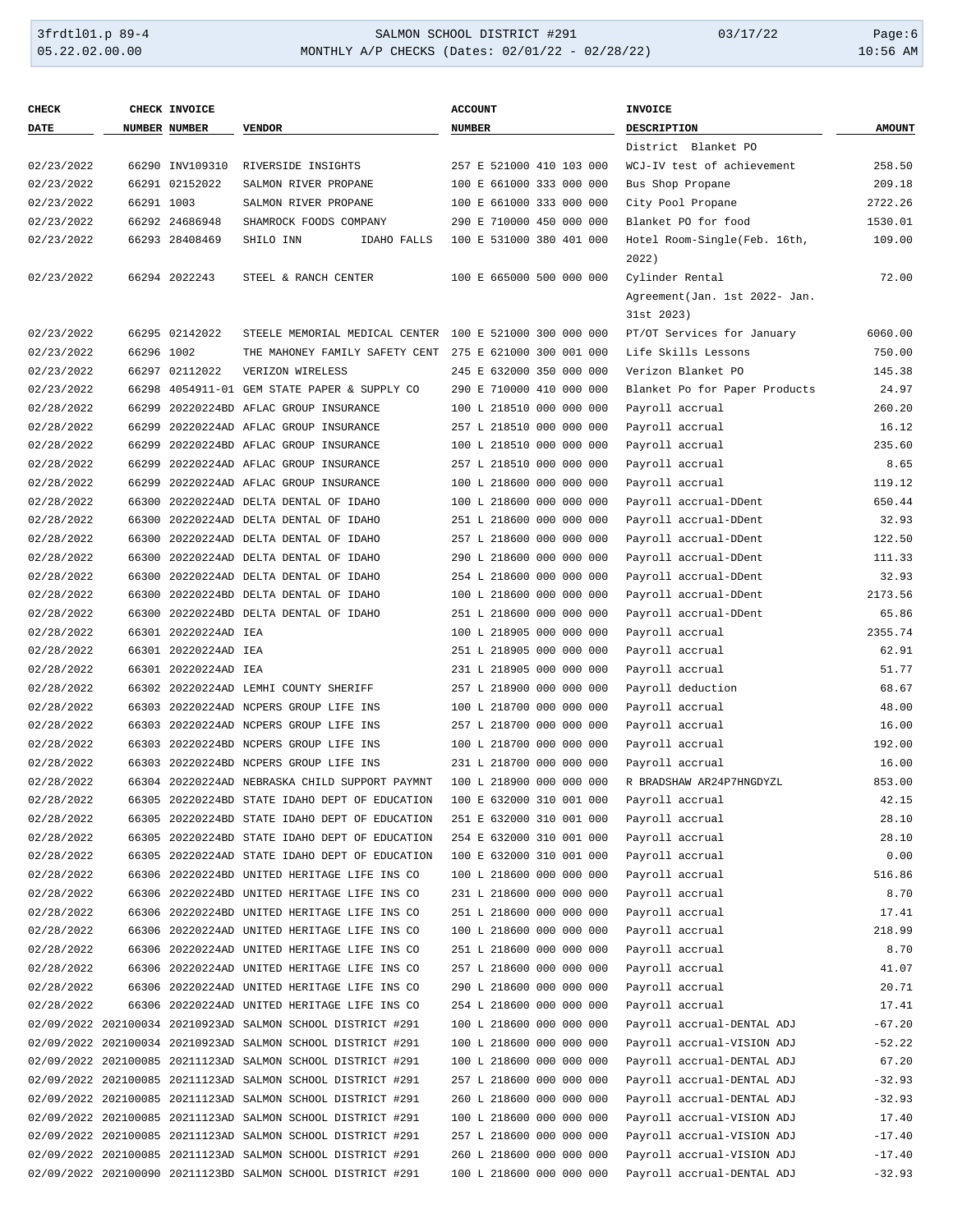### 3frdtl01.p 89-4 SALMON SCHOOL DISTRICT #291 03/17/22 Page:7 MONTHLY A/P CHECKS (Dates: 02/01/22 - 02/28/22)

| <b>CHECK</b>                  | CHECK INVOICE                         |                                                             | <b>ACCOUNT</b>           | INVOICE                    |               |
|-------------------------------|---------------------------------------|-------------------------------------------------------------|--------------------------|----------------------------|---------------|
| <b>DATE</b>                   | <b>NUMBER NUMBER</b>                  | <b>VENDOR</b>                                               | <b>NUMBER</b>            | DESCRIPTION                | <b>AMOUNT</b> |
|                               |                                       | 02/09/2022 202100090 20211123BD SALMON SCHOOL DISTRICT #291 | 100 L 218600 000 000 000 | Payroll accrual-VISION ADJ | $-17.41$      |
|                               |                                       | 02/09/2022 202100153 20211223AD SALMON SCHOOL DISTRICT #291 | 100 L 218600 000 000 000 | Payroll accrual-DENTAL ADJ | 0.00          |
|                               |                                       | 02/09/2022 202100153 20211223AD SALMON SCHOOL DISTRICT #291 | 257 L 218600 000 000 000 | Payroll accrual-DENTAL ADJ | $-32.93$      |
|                               |                                       | 02/09/2022 202100153 20211223AD SALMON SCHOOL DISTRICT #291 | 100 L 218600 000 000 000 | Payroll accrual-VISION ADJ | 0.00          |
| 02/15/2022 202100207 77282630 |                                       | WRIGHT EXPRESS FSC                                          | 100 E 531000 380 401 000 | December Fuel Cost         | 194.77        |
| 02/15/2022 202100207 77282630 |                                       | WRIGHT EXPRESS FSC                                          | 271 E 621000 385 000 000 | December Fuel Cost         | 49.23         |
| 02/15/2022 202100207 77282630 |                                       | WRIGHT EXPRESS FSC                                          | 100 E 683000 420 000 000 | December Fuel Cost         | 127.03        |
| 02/15/2022 202100208 78050370 |                                       | WRIGHT EXPRESS FSC                                          | 100 E 531000 380 401 000 | January Fuel Cost          | 546.25        |
| 02/15/2022 202100208 78050370 |                                       | WRIGHT EXPRESS FSC                                          | 100 E 632000 310 001 000 | January Fuel Cost          | 93.71         |
| 02/15/2022 202100208 78050370 |                                       | WRIGHT EXPRESS FSC                                          | 100 E 632000 380 001 000 | January Fuel Cost          | 75.51         |
| 02/15/2022 202100208 78050370 |                                       | WRIGHT EXPRESS FSC                                          | 271 E 621000 385 000 000 | January Fuel Cost          | 105.23        |
| 02/15/2022 202100208 78050370 |                                       | WRIGHT EXPRESS FSC                                          | 100 E 683000 420 000 000 | January Fuel Cost          | 242.56        |
| 02/15/2022 202100209 11522    |                                       | FLORES & ASSOCIATES                                         | 100 E 632000 310 001 000 | January COBRA Fee          | 50.00         |
| 02/15/2022 202100210 21722    |                                       | FLORES & ASSOCIATES                                         | 100 E 632000 310 001 000 | February COBRA Fee         | 50.00         |
|                               |                                       | 02/24/2022 202100211 20220224AD STATE TAX COMMISSION        | 100 L 218400 000 000 000 | Payroll accrual            | 0.00          |
|                               |                                       |                                                             |                          |                            |               |
|                               | 02/24/2022 202100212 20220224AD EFTPS |                                                             | 100 L 218100 000 000 000 | Payroll accrual            | 249.87        |
|                               | 02/24/2022 202100212 20220224AD EFTPS |                                                             | 100 L 218300 000 000 000 | Payroll accrual            | 27.00         |
|                               | 02/24/2022 202100212 20220224AD EFTPS |                                                             | 100 L 218200 000 000 000 | Payroll accrual            | 58.44         |
|                               | 02/24/2022 202100212 20220224AF EFTPS |                                                             | 100 L 218100 000 000 000 | Payroll accrual            | 249.87        |
|                               | 02/24/2022 202100212 20220224AF EFTPS |                                                             | 100 L 218200 000 000 000 | Payroll accrual            | 58.44         |
|                               |                                       | 02/24/2022 202100213 20220224AD BLUE CROSS OF IDAHO         | 100 L 218600 000 000 000 | Payroll accrual            | 2590.41       |
|                               |                                       | 02/24/2022 202100213 20220224AD BLUE CROSS OF IDAHO         | 245 L 218600 000 000 000 | Payroll accrual            | 700.64        |
|                               |                                       | 02/24/2022 202100213 20220224AD BLUE CROSS OF IDAHO         | 260 L 218600 000 000 000 | Payroll accrual            | 875.80        |
|                               |                                       | 02/24/2022 202100213 20220224AF BLUE CROSS OF IDAHO         | 100 L 218600 000 000 000 | Payroll accrual            | 13469.89      |
|                               |                                       | 02/24/2022 202100213 20220224AF BLUE CROSS OF IDAHO         | 251 L 218600 000 000 000 | Payroll accrual            | 1119.10       |
|                               |                                       | 02/24/2022 202100213 20220224AF BLUE CROSS OF IDAHO         | 257 L 218600 000 000 000 | Payroll accrual            | 2361.30       |
|                               |                                       | 02/24/2022 202100213 20220224AF BLUE CROSS OF IDAHO         | 258 L 218600 000 000 000 | Payroll accrual            | 279.77        |
|                               |                                       | 02/24/2022 202100213 20220224AF BLUE CROSS OF IDAHO         | 290 L 218600 000 000 000 | Payroll accrual            | 1891.80       |
|                               |                                       | 02/24/2022 202100213 20220224AF BLUE CROSS OF IDAHO         | 245 L 218600 000 000 000 | Payroll accrual            | 447.64        |
|                               |                                       | 02/24/2022 202100213 20220224AF BLUE CROSS OF IDAHO         | 260 L 218600 000 000 000 | Payroll accrual            | 559.55        |
|                               |                                       | 02/24/2022 202100213 20220224AF BLUE CROSS OF IDAHO         | 254 L 218600 000 000 000 | Payroll accrual            | 559.55        |
|                               | 02/24/2022 202100214 20220224AD PERSI |                                                             | 257 L 218500 000 000 000 | Payroll accrual            | 447.63        |
|                               | 02/24/2022 202100214 20220224AD PERSI |                                                             | 100 L 218500 000 000 000 | Payroll accrual            | 4057.99       |
|                               | 02/24/2022 202100214 20220224AD PERSI |                                                             | 251 L 218500 000 000 000 | Payroll accrual            | 261.45        |
|                               | 02/24/2022 202100214 20220224AD PERSI |                                                             | 258 L 218500 000 000 000 | Payroll accrual            | 35.67         |
|                               | 02/24/2022 202100214 20220224AD PERSI |                                                             | 290 L 218500 000 000 000 | Payroll accrual            | 318.55        |
|                               | 02/24/2022 202100214 20220224AD PERSI |                                                             | 245 L 218500 000 000 000 | Payroll accrual            | 156.78        |
|                               | 02/24/2022 202100214 20220224AD PERSI |                                                             | 260 L 218500 000 000 000 | Payroll accrual            | 177.72        |
|                               | 02/24/2022 202100214 20220224AD PERSI |                                                             | 254 L 218500 000 000 000 | Payroll accrual            | 461.78        |
|                               | 02/24/2022 202100214 20220224AD PERSI |                                                             | 100 L 218500 000 000 000 | Payroll accrual            | 547.60        |
|                               |                                       |                                                             |                          |                            |               |
|                               | 02/24/2022 202100214 20220224AD PERSI |                                                             | 100 L 218500 000 000 000 | Payroll accrual            | 350.00        |
|                               | 02/24/2022 202100214 20220224AD PERSI |                                                             | 257 L 218500 000 000 000 | Payroll accrual            | 150.00        |
|                               | 02/24/2022 202100214 20220224AD PERSI |                                                             | 100 L 218500 000 000 000 | Payroll accrual            | 39.64         |
|                               | 02/24/2022 202100214 20220224AF PERSI |                                                             | 257 L 218500 000 000 000 | Payroll accrual PERSI SL   | 0.00          |
|                               | 02/24/2022 202100214 20220224AF PERSI |                                                             | 100 L 218500 000 000 000 | Payroll accrual PERSI SL   | 0.00          |
|                               | 02/24/2022 202100214 20220224AF PERSI |                                                             | 251 L 218500 000 000 000 | Payroll accrual PERSI SL   | 0.00          |
|                               | 02/24/2022 202100214 20220224AF PERSI |                                                             | 258 L 218500 000 000 000 | Payroll accrual PERSI SL   | 0.00          |
|                               | 02/24/2022 202100214 20220224AF PERSI |                                                             | 290 L 218500 000 000 000 | Payroll accrual PERSI SL   | 0.00          |
|                               | 02/24/2022 202100214 20220224AF PERSI |                                                             | 245 L 218500 000 000 000 | Payroll accrual PERSI SL   | 0.00          |
|                               | 02/24/2022 202100214 20220224AF PERSI |                                                             | 260 L 218500 000 000 000 | Payroll accrual PERSI SL   | 0.00          |
|                               | 02/24/2022 202100214 20220224AF PERSI |                                                             | 254 L 218500 000 000 000 | Payroll accrual PERSI SL   | 0.00          |
|                               | 02/24/2022 202100214 20220224AF PERSI |                                                             | 257 L 218500 000 000 000 | Payroll accrual PERSI      | 746.45        |
|                               |                                       |                                                             |                          | Adjustment                 |               |
|                               | 02/24/2022 202100214 20220224AF PERSI |                                                             | 100 L 218500 000 000 000 | Payroll accrual PERSI      | 6767.14       |
|                               |                                       |                                                             |                          | Adjustment                 |               |
|                               | 02/24/2022 202100214 20220224AF PERSI |                                                             | 251 L 218500 000 000 000 | Payroll accrual PERSI      | 435.99        |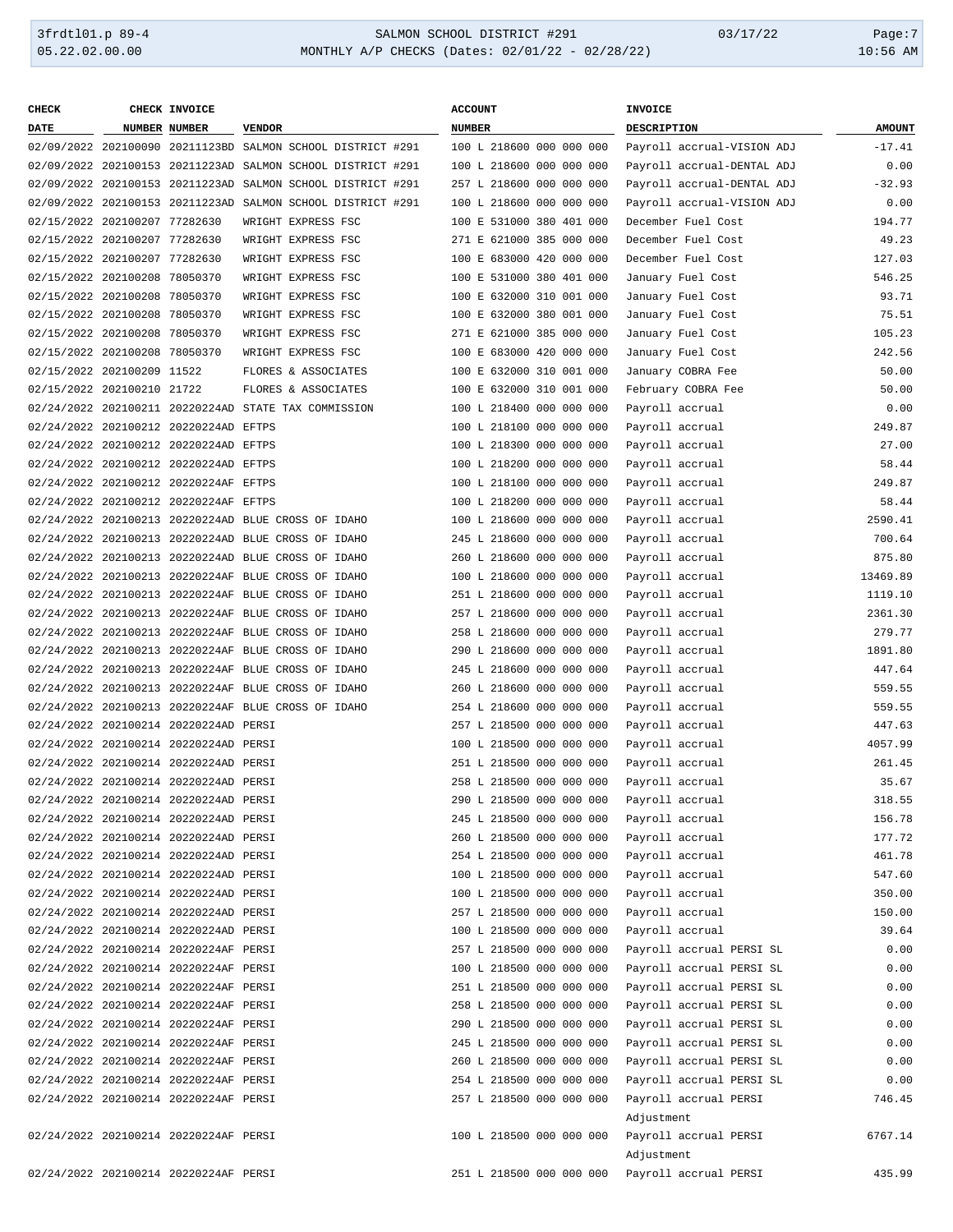### 3frdtl01.p 89-4 SALMON SCHOOL DISTRICT #291 03/17/22 Page:8 MONTHLY A/P CHECKS (Dates: 02/01/22 - 02/28/22)

| <b>CHECK</b> | CHECK INVOICE                         |                                                             | <b>ACCOUNT</b>           | <b>INVOICE</b>             |               |
|--------------|---------------------------------------|-------------------------------------------------------------|--------------------------|----------------------------|---------------|
| <b>DATE</b>  | NUMBER NUMBER                         | <b>VENDOR</b>                                               | <b>NUMBER</b>            | DESCRIPTION                | <b>AMOUNT</b> |
|              |                                       |                                                             |                          | Adjustment                 |               |
|              | 02/24/2022 202100214 20220224AF PERSI |                                                             | 258 L 218500 000 000 000 | Payroll accrual PERSI      | 59.49         |
|              |                                       |                                                             |                          | Adjustment                 |               |
|              | 02/24/2022 202100214 20220224AF PERSI |                                                             | 290 L 218500 000 000 000 | Payroll accrual PERSI      | 531.20        |
|              |                                       |                                                             |                          | Adjustment                 |               |
|              | 02/24/2022 202100214 20220224AF PERSI |                                                             | 245 L 218500 000 000 000 | Payroll accrual PERSI      | 261.44        |
|              |                                       |                                                             |                          | Adjustment                 |               |
|              | 02/24/2022 202100214 20220224AF PERSI |                                                             | 260 L 218500 000 000 000 | Payroll accrual PERSI      | 296.36        |
|              |                                       |                                                             |                          | Adjustment                 |               |
|              |                                       |                                                             |                          |                            |               |
|              | 02/24/2022 202100214 20220224AF PERSI |                                                             | 254 L 218500 000 000 000 | Payroll accrual PERSI      | 770.07        |
|              |                                       |                                                             |                          | Adjustment                 |               |
|              |                                       | 02/24/2022 202100215 20220224AD SALMON SCHOOL DISTRICT #291 | 100 L 218600 000 000 000 | Payroll accrual-DENTAL ADJ | 0.00          |
|              |                                       | 02/24/2022 202100215 20220224AD SALMON SCHOOL DISTRICT #291 | 100 L 218600 000 000 000 | Payroll accrual-VISION ADJ | 0.00          |
|              |                                       | 02/24/2022 202100216 20220224AD STATE TAX COMMISSION        | 100 L 218400 000 000 000 | Payroll accrual            | 471.00        |
|              |                                       | 02/24/2022 202100216 20220224AD STATE TAX COMMISSION        | 257 L 218400 000 000 000 | Payroll accrual            | 30.00         |
|              |                                       | 02/24/2022 202100216 20220224AD STATE TAX COMMISSION        | 290 L 218400 000 000 000 | Payroll accrual            | 5.00          |
|              |                                       | 02/24/2022 202100216 20220224BD STATE TAX COMMISSION        | 100 L 218400 000 000 000 | Payroll accrual            | 434.68        |
|              |                                       | 02/24/2022 202100216 20220224BD STATE TAX COMMISSION        | 257 L 218400 000 000 000 | Payroll accrual            | 14.00         |
|              |                                       | 02/24/2022 202100216 20220224BD STATE TAX COMMISSION        | 251 L 218400 000 000 000 | Payroll accrual            | 0.00          |
|              |                                       | 02/24/2022 202100216 20220224BD STATE TAX COMMISSION        | 290 L 218400 000 000 000 | Payroll accrual            | 10.92         |
|              |                                       | 02/24/2022 202100216 20220224BD STATE TAX COMMISSION        | 258 L 218400 000 000 000 | Payroll accrual            | 0.00          |
|              |                                       | 02/24/2022 202100216 20220224BD STATE TAX COMMISSION        | 245 L 218400 000 000 000 | Payroll accrual            | 6.40          |
|              |                                       | 02/24/2022 202100216 20220224BD STATE TAX COMMISSION        | 260 L 218400 000 000 000 | Payroll accrual            | 14.00         |
|              |                                       | 02/24/2022 202100216 20220224BD STATE TAX COMMISSION        | 254 L 218400 000 000 000 | Payroll accrual            | 155.00        |
|              | 02/24/2022 202100217 20220224AD EFTPS |                                                             | 100 L 218300 000 000 000 | Payroll accrual            | 135.00        |
|              | 02/24/2022 202100217 20220224AD EFTPS |                                                             | 257 L 218300 000 000 000 | Payroll accrual            | 100.00        |
|              | 02/24/2022 202100217 20220224AD EFTPS |                                                             | 290 L 218300 000 000 000 | Payroll accrual            | 75.00         |
|              |                                       |                                                             |                          |                            | 4183.98       |
|              | 02/24/2022 202100217 20220224BD EFTPS |                                                             | 100 L 218100 000 000 000 | Payroll accrual            |               |
|              | 02/24/2022 202100217 20220224BD EFTPS |                                                             | 257 L 218100 000 000 000 | Payroll accrual            | 418.18        |
|              | 02/24/2022 202100217 20220224BD EFTPS |                                                             | 251 L 218100 000 000 000 | Payroll accrual            | 223.83        |
|              | 02/24/2022 202100217 20220224BD EFTPS |                                                             | 290 L 218100 000 000 000 | Payroll accrual            | 349.97        |
|              | 02/24/2022 202100217 20220224BD EFTPS |                                                             | 258 L 218100 000 000 000 | Payroll accrual            | 30.89         |
|              | 02/24/2022 202100217 20220224BD EFTPS |                                                             | 245 L 218100 000 000 000 | Payroll accrual            | 92.31         |
|              | 02/24/2022 202100217 20220224BD EFTPS |                                                             | 260 L 218100 000 000 000 | Payroll accrual            | 99.60         |
|              | 02/24/2022 202100217 20220224BD EFTPS |                                                             | 254 L 218100 000 000 000 | Payroll accrual            | 396.75        |
|              | 02/24/2022 202100217 20220224BD EFTPS |                                                             | 100 L 218300 000 000 000 | Payroll accrual            | 2423.10       |
|              | 02/24/2022 202100217 20220224BD EFTPS |                                                             | 257 L 218300 000 000 000 | Payroll accrual            | 96.00         |
|              | 02/24/2022 202100217 20220224BD EFTPS |                                                             | 251 L 218300 000 000 000 | Payroll accrual            | 56.27         |
|              | 02/24/2022 202100217 20220224BD EFTPS |                                                             | 290 L 218300 000 000 000 | Payroll accrual            | 126.79        |
|              | 02/24/2022 202100217 20220224BD EFTPS |                                                             | 258 L 218300 000 000 000 | Payroll accrual            | 0.00          |
|              | 02/24/2022 202100217 20220224BD EFTPS |                                                             | 245 L 218300 000 000 000 | Payroll accrual            | 76.96         |
|              | 02/24/2022 202100217 20220224BD EFTPS |                                                             | 260 L 218300 000 000 000 | Payroll accrual            | 35.82         |
|              | 02/24/2022 202100217 20220224BD EFTPS |                                                             | 254 L 218300 000 000 000 | Payroll accrual            | 319.05        |
|              | 02/24/2022 202100217 20220224BD EFTPS |                                                             | 100 L 218200 000 000 000 | Payroll accrual            | 978.53        |
|              | 02/24/2022 202100217 20220224BD EFTPS |                                                             | 257 L 218200 000 000 000 | Payroll accrual            | 97.83         |
|              | 02/24/2022 202100217 20220224BD EFTPS |                                                             | 251 L 218200 000 000 000 | Payroll accrual            | 52.35         |
|              | 02/24/2022 202100217 20220224BD EFTPS |                                                             | 290 L 218200 000 000 000 | Payroll accrual            | 81.85         |
|              | 02/24/2022 202100217 20220224BD EFTPS |                                                             | 258 L 218200 000 000 000 | Payroll accrual            | 7.22          |
|              | 02/24/2022 202100217 20220224BD EFTPS |                                                             | 245 L 218200 000 000 000 |                            | 21.59         |
|              |                                       |                                                             |                          | Payroll accrual            |               |
|              | 02/24/2022 202100217 20220224BD EFTPS |                                                             | 260 L 218200 000 000 000 | Payroll accrual            | 23.29         |
|              | 02/24/2022 202100217 20220224BD EFTPS |                                                             | 254 L 218200 000 000 000 | Payroll accrual            | 92.79         |
|              | 02/24/2022 202100217 20220224BF EFTPS |                                                             | 100 L 218100 000 000 000 | Payroll accrual            | 4183.98       |
|              | 02/24/2022 202100217 20220224BF EFTPS |                                                             | 257 L 218100 000 000 000 | Payroll accrual            | 418.18        |
|              | 02/24/2022 202100217 20220224BF EFTPS |                                                             | 251 L 218100 000 000 000 | Payroll accrual            | 223.83        |
|              | 02/24/2022 202100217 20220224BF EFTPS |                                                             | 290 L 218100 000 000 000 | Payroll accrual            | 349.97        |
|              | 02/24/2022 202100217 20220224BF EFTPS |                                                             | 258 L 218100 000 000 000 | Payroll accrual            | 30.89         |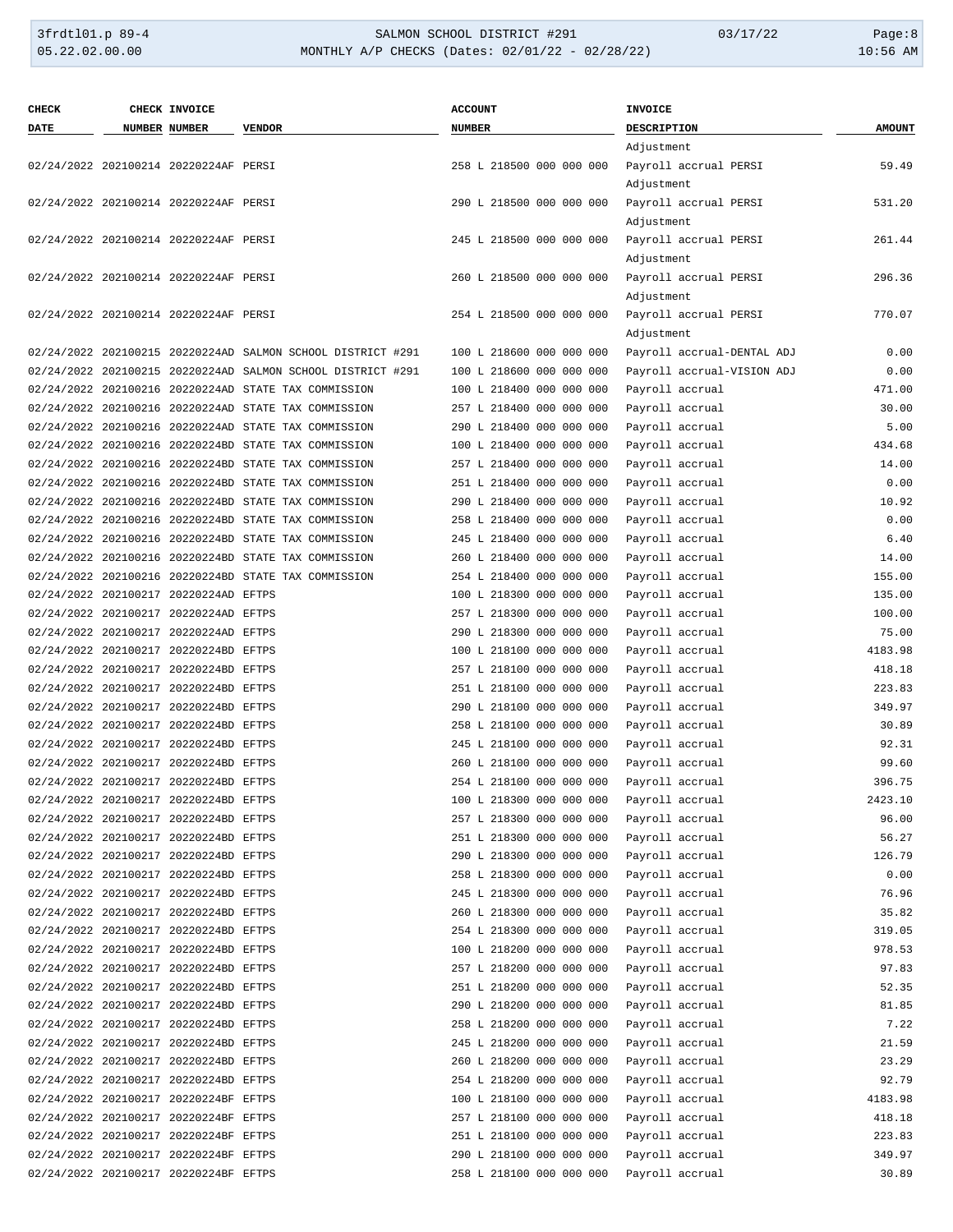| <b>CHECK</b>                          | CHECK INVOICE                         |                                                      | <b>ACCOUNT</b>           | INVOICE                  |               |
|---------------------------------------|---------------------------------------|------------------------------------------------------|--------------------------|--------------------------|---------------|
| <b>DATE</b>                           | NUMBER NUMBER                         | <b>VENDOR</b>                                        | <b>NUMBER</b>            | DESCRIPTION              | <b>AMOUNT</b> |
|                                       | 02/24/2022 202100217 20220224BF EFTPS |                                                      | 245 L 218100 000 000 000 | Payroll accrual          | 92.31         |
|                                       | 02/24/2022 202100217 20220224BF EFTPS |                                                      | 260 L 218100 000 000 000 | Payroll accrual          | 99.60         |
| 02/24/2022 202100217 20220224BF EFTPS |                                       |                                                      | 254 L 218100 000 000 000 | Payroll accrual          | 396.75        |
| 02/24/2022 202100217 20220224BF EFTPS |                                       |                                                      | 100 L 218200 000 000 000 | Payroll accrual          | 978.53        |
| 02/24/2022 202100217 20220224BF EFTPS |                                       |                                                      | 257 L 218200 000 000 000 | Payroll accrual          | 97.83         |
| 02/24/2022 202100217 20220224BF EFTPS |                                       |                                                      | 251 L 218200 000 000 000 | Payroll accrual          | 52.35         |
|                                       |                                       |                                                      |                          |                          |               |
| 02/24/2022 202100217 20220224BF EFTPS |                                       |                                                      | 290 L 218200 000 000 000 | Payroll accrual          | 81.85         |
| 02/24/2022 202100217 20220224BF EFTPS |                                       |                                                      | 258 L 218200 000 000 000 | Payroll accrual          | 7.22          |
| 02/24/2022 202100217 20220224BF EFTPS |                                       |                                                      | 245 L 218200 000 000 000 | Payroll accrual          | 21.59         |
| 02/24/2022 202100217 20220224BF EFTPS |                                       |                                                      | 260 L 218200 000 000 000 | Payroll accrual          | 23.29         |
| 02/24/2022 202100217 20220224BF EFTPS |                                       |                                                      | 254 L 218200 000 000 000 | Payroll accrual          | 92.79         |
|                                       |                                       | 02/24/2022 202100218 20220224BD BLUE CROSS OF IDAHO  | 100 L 218600 000 000 000 | Payroll accrual          | 7102.46       |
|                                       |                                       | 02/24/2022 202100218 20220224BF BLUE CROSS OF IDAHO  | 100 L 218600 000 000 000 | Payroll accrual          | 25851.21      |
|                                       |                                       | 02/24/2022 202100218 20220224BF BLUE CROSS OF IDAHO  | 231 L 218600 000 000 000 | Payroll accrual          | 559.55        |
|                                       |                                       | 02/24/2022 202100218 20220224BF BLUE CROSS OF IDAHO  | 251 L 218600 000 000 000 | Payroll accrual          | 559.55        |
| 02/24/2022 202100219 20220224AF PERSI |                                       |                                                      | 100 L 218500 000 000 000 | Payroll accrual          | 0.00          |
| 02/24/2022 202100219 20220224AF PERSI |                                       |                                                      | 251 L 218500 000 000 000 | Payroll accrual          | 0.00          |
| 02/24/2022 202100219 20220224AF PERSI |                                       |                                                      | 231 L 218500 000 000 000 | Payroll accrual          | 0.00          |
| 02/24/2022 202100219 20220224BD PERSI |                                       |                                                      | 100 L 218500 000 000 000 | Payroll accrual          | 15888.18      |
| 02/24/2022 202100219 20220224BD PERSI |                                       |                                                      | 251 L 218500 000 000 000 | Payroll accrual          | 391.91        |
| 02/24/2022 202100219 20220224BD PERSI |                                       |                                                      | 231 L 218500 000 000 000 | Payroll accrual          | 335.09        |
| 02/24/2022 202100219 20220224BD PERSI |                                       |                                                      | 289 L 218500 000 000 000 | Payroll accrual          | 6.26          |
| 02/24/2022 202100219 20220224BD PERSI |                                       |                                                      | 100 L 218500 000 000 000 | Payroll accrual          | 1343.08       |
| 02/24/2022 202100219 20220224BD PERSI |                                       |                                                      | 100 L 218500 000 000 000 | Payroll accrual          | 1480.00       |
| 02/24/2022 202100219 20220224BD PERSI |                                       |                                                      | 100 L 218500 000 000 000 | Payroll accrual          | 400.00        |
| 02/24/2022 202100219 20220224BF PERSI |                                       |                                                      | 100 L 218500 000 000 000 | Payroll accrual PERSI SL | 0.00          |
| 02/24/2022 202100219 20220224BF PERSI |                                       |                                                      | 251 L 218500 000 000 000 | Payroll accrual PERSI SL | 0.00          |
|                                       |                                       |                                                      |                          |                          |               |
| 02/24/2022 202100219 20220224BF PERSI |                                       |                                                      | 231 L 218500 000 000 000 | Payroll accrual PERSI SL | 0.00          |
| 02/24/2022 202100219 20220224BF PERSI |                                       |                                                      | 289 L 218500 000 000 000 | Payroll accrual PERSI SL | 0.00          |
| 02/24/2022 202100219 20220224BF PERSI |                                       |                                                      | 100 L 218500 000 000 000 | Payroll accrual PERSI    | 26495.09      |
|                                       |                                       |                                                      |                          | Adjustment               |               |
| 02/24/2022 202100219 20220224BF PERSI |                                       |                                                      | 251 L 218500 000 000 000 | Payroll accrual PERSI    | 653.56        |
|                                       |                                       |                                                      |                          | Adjustment               |               |
| 02/24/2022 202100219 20220224BF PERSI |                                       |                                                      | 231 L 218500 000 000 000 | Payroll accrual PERSI    | 558.79        |
|                                       |                                       |                                                      |                          | Adjustment               |               |
|                                       | 02/24/2022 202100219 20220224BF PERSI |                                                      | 289 L 218500 000 000 000 | Payroll accrual PERSI    | 10.45         |
|                                       |                                       |                                                      |                          | Adjustment               |               |
|                                       | 02/24/2022 202100220 20220224AD SEA   |                                                      | 100 L 218906 000 000 000 | Payroll accrual SEA Dues | 106.74        |
|                                       | 02/24/2022 202100220 20220224AD SEA   |                                                      | 251 L 218906 000 000 000 | Payroll accrual SEA Dues | 2.73          |
|                                       | 02/24/2022 202100220 20220224AD SEA   |                                                      | 231 L 218906 000 000 000 | Payroll accrual SEA Dues | 2.73          |
|                                       |                                       | 02/24/2022 202100221 20220224BD STATE TAX COMMISSION | 100 L 218400 000 000 000 | Payroll accrual          | 1829.00       |
|                                       |                                       | 02/24/2022 202100221 20220224BD STATE TAX COMMISSION | 251 L 218400 000 000 000 | Payroll accrual          | 70.00         |
|                                       |                                       | 02/24/2022 202100221 20220224CD STATE TAX COMMISSION | 100 L 218400 000 000 000 | Payroll accrual          | 5099.96       |
|                                       |                                       | 02/24/2022 202100221 20220224CD STATE TAX COMMISSION | 251 L 218400 000 000 000 | Payroll accrual          | 219.11        |
|                                       |                                       | 02/24/2022 202100221 20220224CD STATE TAX COMMISSION | 231 L 218400 000 000 000 | Payroll accrual          | 38.00         |
|                                       |                                       | 02/24/2022 202100221 20220224CD STATE TAX COMMISSION | 289 L 218400 000 000 000 | Payroll accrual          | 1.93          |
|                                       | 02/24/2022 202100222 20220224BD EFTPS |                                                      | 100 L 218300 000 000 000 | Payroll accrual          | 630.00        |
|                                       | 02/24/2022 202100222 20220224CD EFTPS |                                                      | 100 L 218100 000 000 000 | Payroll accrual          | 13135.68      |
|                                       | 02/24/2022 202100222 20220224CD EFTPS |                                                      | 251 L 218100 000 000 000 | Payroll accrual          | 334.20        |
|                                       | 02/24/2022 202100222 20220224CD EFTPS |                                                      | 231 L 218100 000 000 000 | Payroll accrual          | 289.62        |
|                                       | 02/24/2022 202100222 20220224CD EFTPS |                                                      | 289 L 218100 000 000 000 | Payroll accrual          | 4.36          |
|                                       |                                       |                                                      |                          |                          |               |
|                                       | 02/24/2022 202100222 20220224CD EFTPS |                                                      | 100 L 218300 000 000 000 | Payroll accrual          | 15398.27      |
|                                       | 02/24/2022 202100222 20220224CD EFTPS |                                                      | 251 L 218300 000 000 000 | Payroll accrual          | 593.88        |
| 02/24/2022 202100222 20220224CD EFTPS |                                       |                                                      | 231 L 218300 000 000 000 | Payroll accrual          | 184.09        |
| 02/24/2022 202100222 20220224CD EFTPS |                                       |                                                      | 289 L 218300 000 000 000 | Payroll accrual          | 3.97          |
| 02/24/2022 202100222 20220224CD EFTPS |                                       |                                                      | 100 L 218200 000 000 000 | Payroll accrual          | 3072.03       |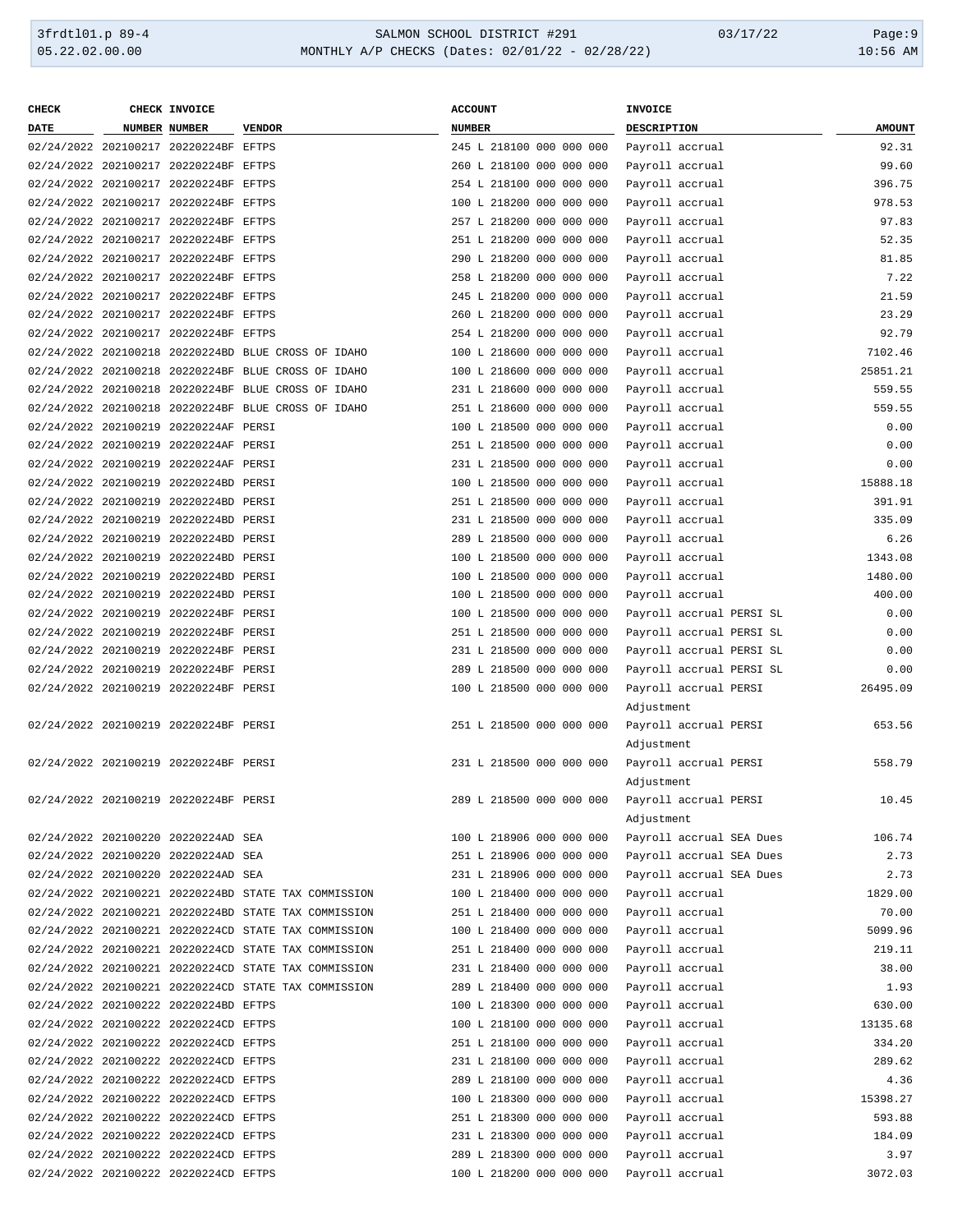### 3frdtl01.p 89-4 <br>
34LMON SCHOOL DISTRICT #291 03/17/22 Page:10<br>
31.02.02.00.00 MONTHLY A/P CHECKS (Dates: 02/01/22 - 02/28/22) MONTHLY A/P CHECKS (Dates: 02/01/22 - 02/28/22)

| <b>CHECK</b>               | <b>CHECK INVOICE</b>                  |                      | <b>ACCOUNT</b>           | <b>INVOICE</b>     |               |
|----------------------------|---------------------------------------|----------------------|--------------------------|--------------------|---------------|
| DATE                       | <b>NUMBER NUMBER</b>                  | <b>VENDOR</b>        | <b>NUMBER</b>            | <b>DESCRIPTION</b> | <b>AMOUNT</b> |
|                            | 02/24/2022 202100222 20220224CD EFTPS |                      | 251 L 218200 000 000 000 | Payroll accrual    | 78.16         |
|                            | 02/24/2022 202100222 20220224CD EFTPS |                      | 231 L 218200 000 000 000 | Payroll accrual    | 67.73         |
|                            | 02/24/2022 202100222 20220224CD EFTPS |                      | 289 L 218200 000 000 000 | Payroll accrual    | 1.02          |
|                            | 02/24/2022 202100222 20220224CF EFTPS |                      | 100 L 218100 000 000 000 | Payroll accrual    | 13135.68      |
|                            | 02/24/2022 202100222 20220224CF EFTPS |                      | 251 L 218100 000 000 000 | Payroll accrual    | 334.20        |
|                            | 02/24/2022 202100222 20220224CF EFTPS |                      | 231 L 218100 000 000 000 | Payroll accrual    | 289.62        |
|                            | 02/24/2022 202100222 20220224CF EFTPS |                      | 289 L 218100 000 000 000 | Payroll accrual    | 4.36          |
|                            | 02/24/2022 202100222 20220224CF EFTPS |                      | 100 L 218200 000 000 000 | Payroll accrual    | 3072.03       |
|                            | 02/24/2022 202100222 20220224CF EFTPS |                      | 251 L 218200 000 000 000 | Payroll accrual    | 78.16         |
|                            | 02/24/2022 202100222 20220224CF EFTPS |                      | 231 L 218200 000 000 000 | Payroll accrual    | 67.73         |
|                            | 02/24/2022 202100222 20220224CF       | <b>EFTPS</b>         | 289 L 218200 000 000 000 | Payroll accrual    | 1.02          |
| 02/15/2022 202100223 21822 |                                       | STATE TAX COMMISSION | 100 L 223100 000 000 000 | Sales tax January  | 143.21        |
| 02/15/2022 202100223 21822 |                                       | STATE TAX COMMISSION | 100 E 531000 300 401 000 | Sales tax January  | 277.13        |
| 02/15/2022 202100223 21822 |                                       | STATE TAX COMMISSION | 290 E 710000 390 000 000 | Sales tax January  | 5.47          |

Totals for checks 409306.40